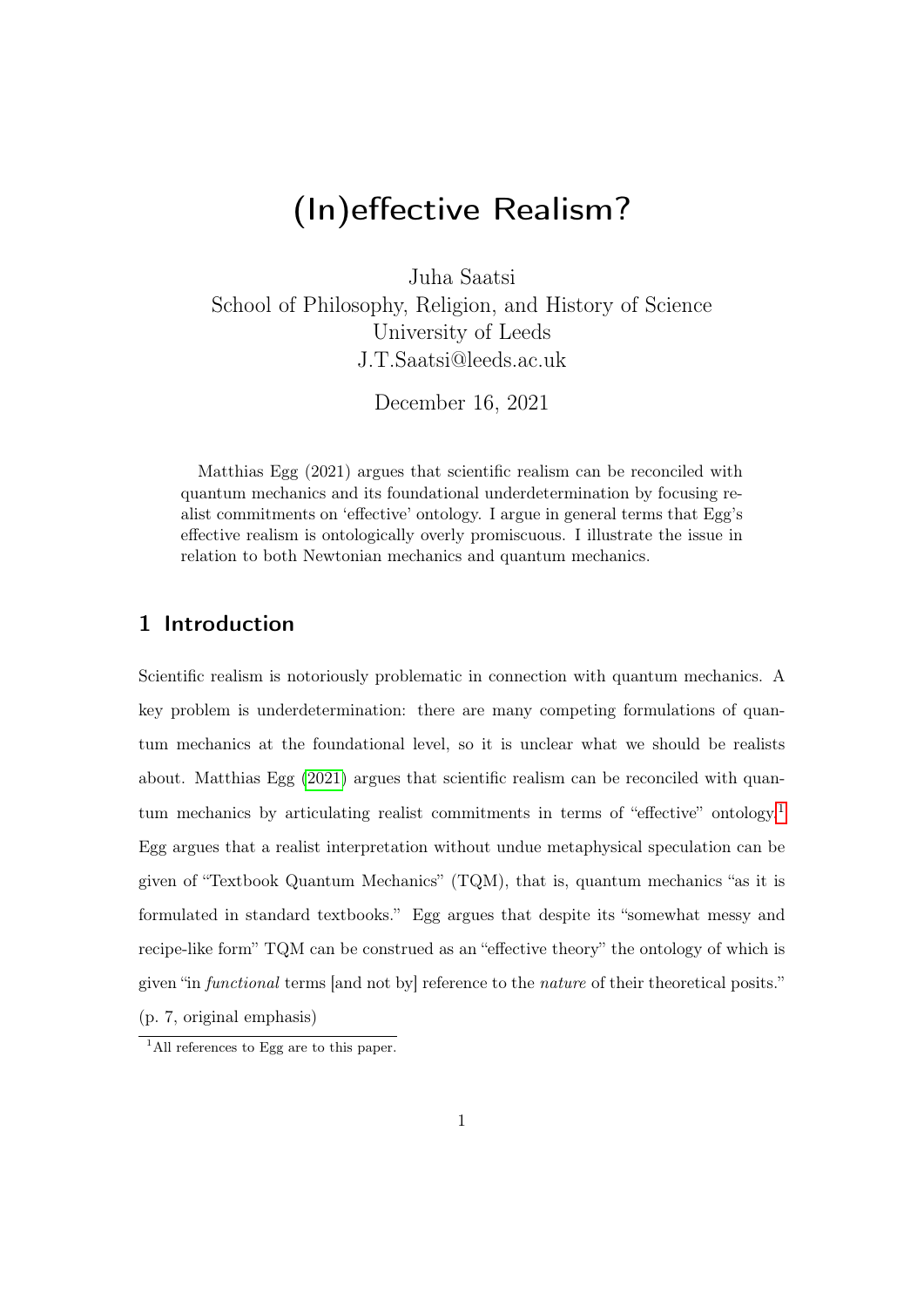I will argue in general terms that Egg's conception of "effective" (a.k.a. "functional") ontology is ontologically overly promiscuous. More specifically, I will argue that it is in tension with how physics deals with theoretical inconsistencies by adjudicating ontological commitments in a more fine-grained manner. To the extent Egg's novel conception of realist ontology is thus problematic, it does not salvage realism about quantum mechanics either.

The idea that realist commitments should focus on "effective" ontology has become increasingly popular. Different versions of the broad idea can be found in, e.g., [Ladyman](#page-23-0) [and Ross](#page-23-0) [\(2007\)](#page-23-0), [Wallace](#page-24-0) [\(2012\)](#page-24-0), [Williams](#page-24-1) [\(2019\)](#page-24-1), [Fraser](#page-22-1) [\(2018,](#page-22-1) [2020\)](#page-22-2), and [Cordero](#page-22-3) [\(2020\)](#page-22-3). Here I will focus specifically on Egg's articulation of this idea in the broader context of scientific realism. I will begin by reviewing Egg's argument (Section [2\)](#page-1-0), before arguing that it problematically reifies theoretical inconsistencies (Section [3\)](#page-5-0). I will illustrate the issue at stake with reference to Newtonian forces, indicating how effective ontology clashes with the scientific aim of working out realist commitments in a consistent manner in the light of the big picture (Section [4\)](#page-8-0). Finally, I will examine the issue in connection with TQM (Section [5\)](#page-12-0).

#### <span id="page-1-0"></span>2 Egg on underdetermination and effective ontology

Egg defends a "non-fundamentalist approach to ontology" in response to the problem that there is "a considerable number of ontological options compatible with the empirical basis of QM" (p. 3). How could a scientific realist justify a choice between the alternative 'interpretations' quantum mechanics — Everettian QM, spontaneous collapse theories, Bohmian mechanics, etc. — without indulging in metaphysical speculation that transcends the evidential basis that realism epistemologically relies on? This challenge is an instance of the problem of underdetermination of theory by evidence, a well-known problem to scientific realism [\(Acuna, 2021;](#page-21-0) [French and Saatsi, 2020\)](#page-22-4). Egg nicely presents the challenge as involving two horns: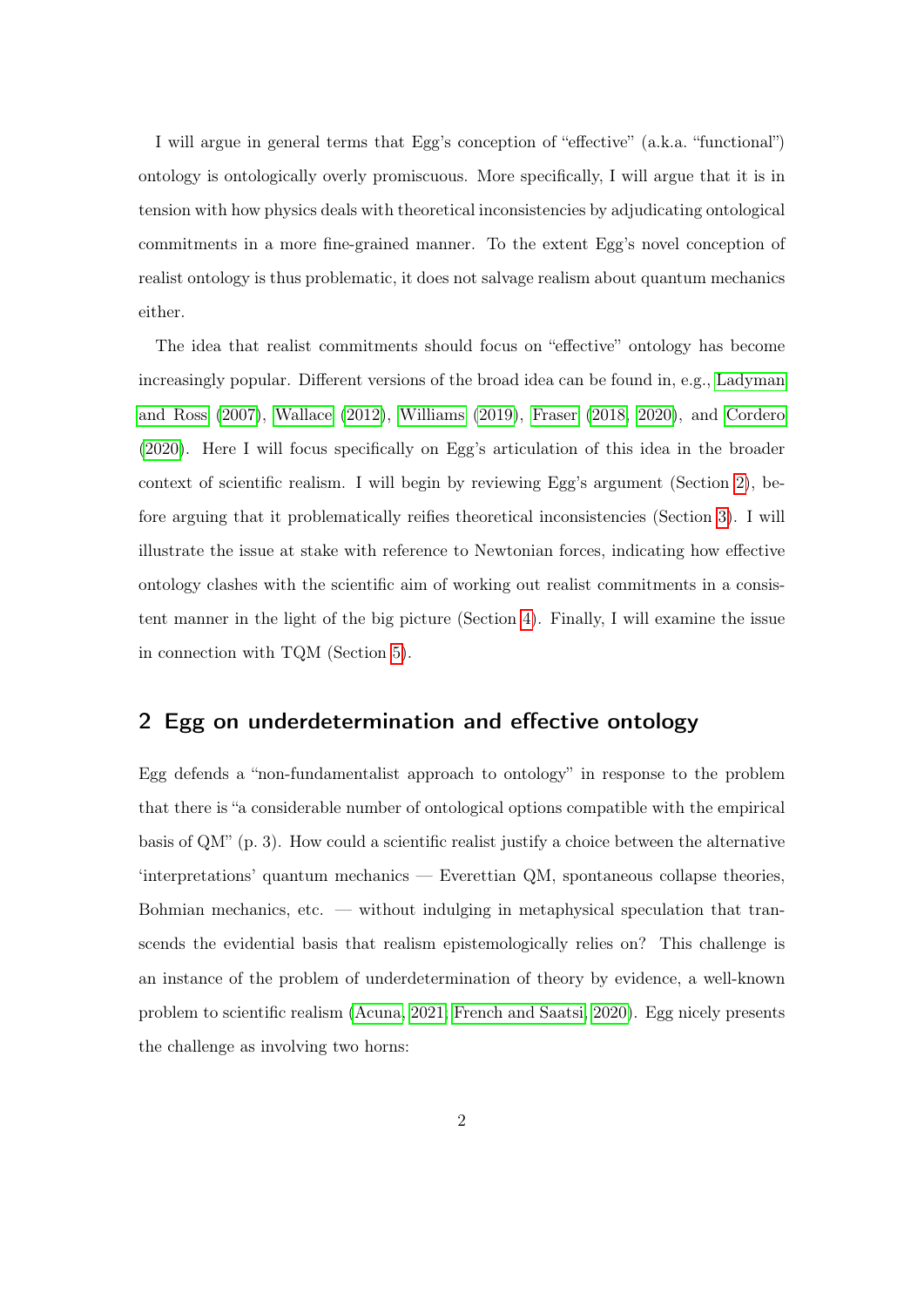[E]ither opt for one particular version of QM, but then you face the abovedescribed problem of underdetermination; or limit your ontological commitment to some core content of QM unaffected by the underdetermination between its different versions, but this seems to lead you back to the somewhat anti-ontological "Copenhagen" way of thinking about QM. (p. 3)

So, on the one hand, one can articulate the ontology of QM on the basis of this or that formulation/interpretation of QM (as philosophers of physics do), but then one cannot justify a scientific realist attitude towards it due to the problem of underdetermination. On the other hand, one can avoid the underdetermination by limiting one's realist commitments to what is shared by all the alternative formulations, but then it is unclear "whether the resulting commitments are substantive enough to constitute an interesting quantum ontology" (p. 5)

Egg argues that a substantive enough quantum ontology, one that is not threatened by underdetermination, can actually be found in TQM. The key is to acknowledge that the latter is an "effective theory". The distinction between between effective and fundamental theories underwrites Egg's demarcation between effective and fundamental ontology. As to the former distinction, "what marks a theory as effective is that it successfully deals with all the phenomena within a natural domain, where 'natural' is usually spelled out in terms of a physical parameter (energy, for example) which needs to be in a certain range for the theory to be applicable." (Egg [2021,](#page-22-0) p. 8) For example, Newtonian mechanics is an effective theory since it is successfully applicable in the non-quantum domain of low relative speeds and weak gravitational fields, and non-relativistic quantum mechanics is an effective theory as a low-energy limit of quantum field theory.

Effective ontology is just the ontology of effective theories. According to Egg, an effective theory's ontology is whatever theoretical posits "actually perform the explanatory and predictive work" in such a theory (p. 22):

But what is the content of such an ontology? In the absence of a proper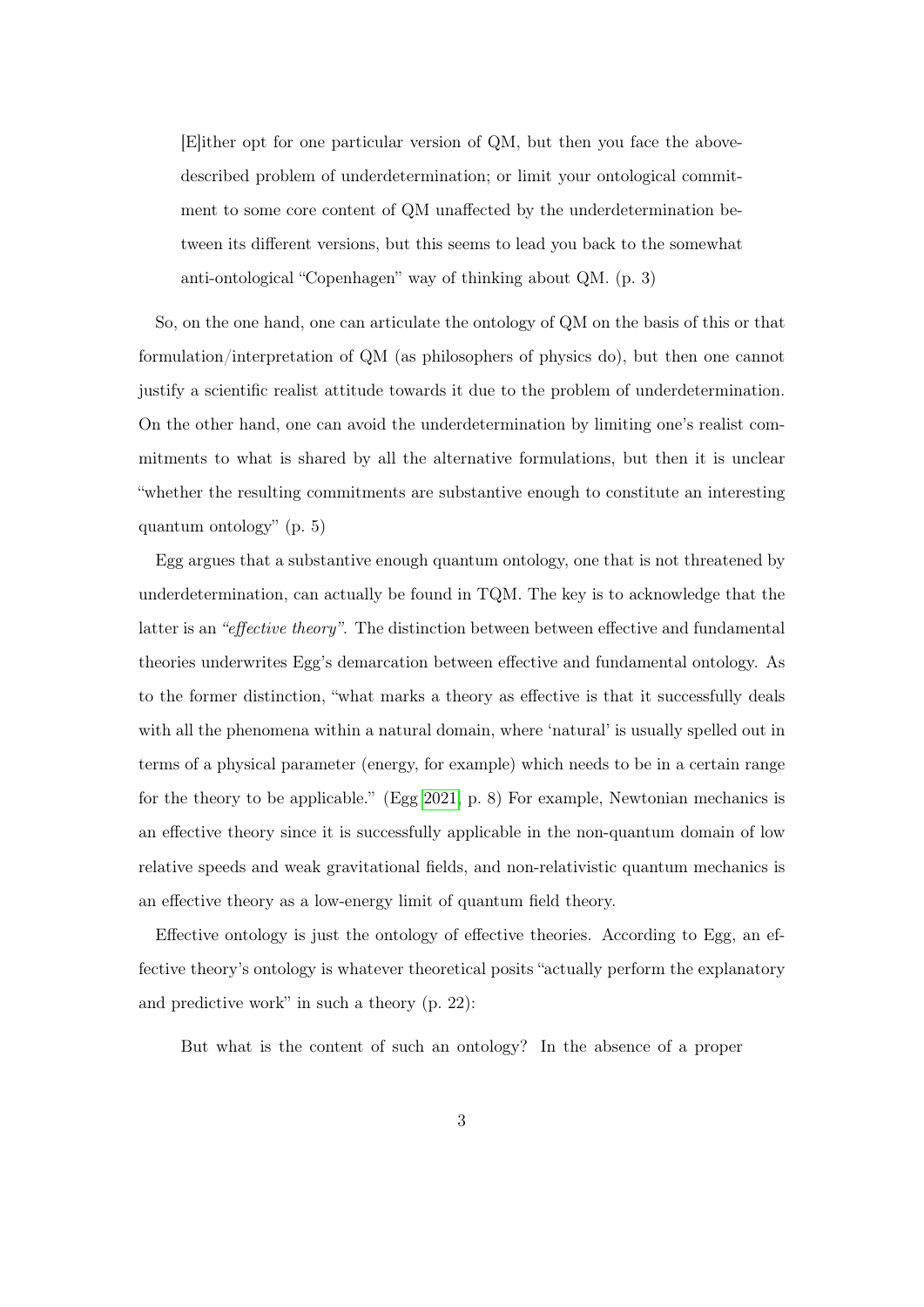solution to the measurement problem, does TQM provide us with anything over and above a mathematical formalism and some rules on how to extract empirical predictions from it? To see how it does, one needs to realize that questions about the ontology of effective theories must be answered in functional terms. They cannot be answered by any reference to the nature of their theoretical posits, insofar as that would require knowledge about how these posits emerge from a fundamental theory, which is just what the effective theory does not provide. Instead, the posits of an effective theory are characterized by what they do (effectively), rather than by what they are (fundamentally). (p. 7, original emphasis)

This encapsulates Egg's account of effective ontology. He elaborates on these general remarks by giving some specific examples, advocating for instance "realism about spin states (and their components) insofar as they are assigned to quantum systems by TQM." (p. 12) (I will examine the case of spin in Section [5.](#page-12-0))

So much for Egg's conception of effective ontology. The main problem I see with it is that it turns out to be overly promiscuous for scientific realism. Before I argue for this, I want to make it clear that I am not suggesting that scientific realists should be (only) committed to fundamental ontology. Indeed, while the distinction between fundamental and non-fundamental ontology is important in e.g. contemporary metaphysics and philosophy of physics, it arguably has not been central to scientific realism. Looking at the scientific realist literature, one can see that most realists commit to the reality of molecules, atoms, bacteria and viruses, and other things that are obviously not fundamental (whatever that means exactly). Furthermore, arguably a realist attitude towards such non-fundamental posits should not require realism about their more fundamental 'constituents'. After all, it should be possible to find out about reality of molecules, for example, before finding out about electrons, say. Indeed, it seems that a realist epistemology of science couldn't get off the ground at all if we did not allow ontological commitment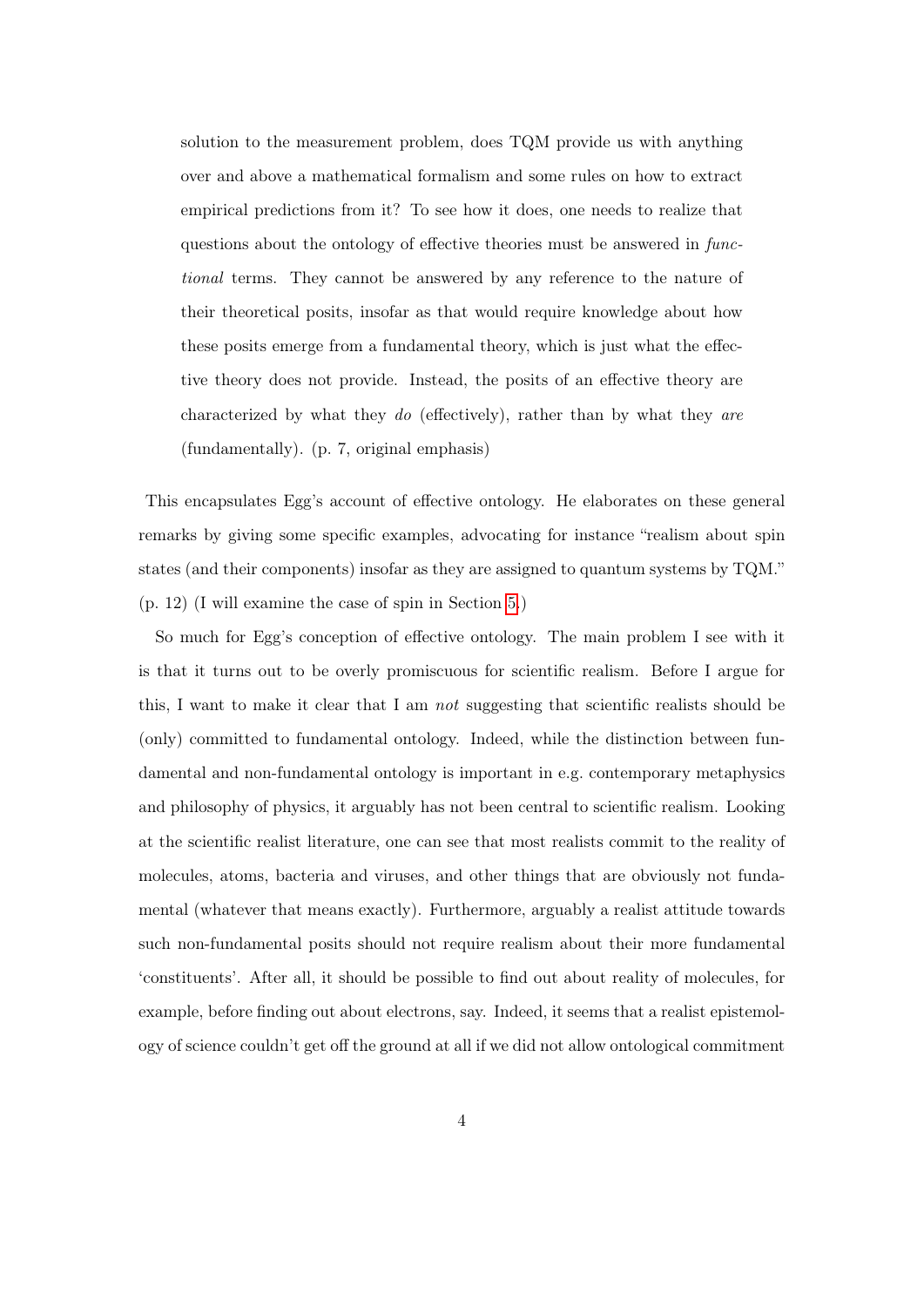to such non-fundamental features of the world, for we have no well-confirmed scientific theories about the truly fundamental. So, from the point of view of the scientific realism debate a realist commitment to non-fundamental ontology thus seems incontrovertible, and scientific realists who equate 'real' with 'fundamental' are rare outside philosophy of physics.[2](#page-0-0)

Realists at large thus agree with Egg's positive attitude towards non-fundamental ontology. This does not mean that realists should agree with Egg's realist commitment to effective ontology, however. The latter saddles the realist with principles of ontological commitment — a novel meta-ontology — according to which scientific realists should indiscriminately commit to whatever theoretical posits are 'doing the work' in our best scientific theories (in the sense indicated above). This meta-ontology can be compared with other ontological frameworks that scientific realists have adopted. For example, a prominent meta-ontological stance amongst realists involves regarding theoretical posits' explanatory contributions as indicating ontologically commitment. Such explanatory contributions necessarily involve 'doing' (as opposed to just 'being') in the sense of causing or being otherwise explanatorily responsible for empirical phenomena. But, notably, realist analyses of scientific explanations' ontological commitments has nothing to do with the distinction between fundamental and non-fundamental, since good (accepted, well justified, etc.) scientific explanations can be furnished by fundamental and effective theories alike. Moreover, arguably the ontological commitments induced by explanatory indispensability are best analysed on a *case-specific basis* that does not lend itself to an overarching meta-ontological thesis [\(Saatsi, 2018\)](#page-23-1). Sometimes indispensable explanatory posits are ontologically committing, sometimes not, and a lot depends on the

<sup>&</sup>lt;sup>2</sup>This view shared by scientific realists at large can be contrasted with the "standard account of theory" interpretation" that [Williams](#page-24-1) [\(2019,](#page-24-1) §2) attributes to philosophers of physics. The latter involves interpretive commitments such as: "(1) The theory to be interpreted is assumed to provide a true and exhaustive description of the physical world in all respects, including at all length scales." (p. 211) This commitment seems overly stringent from the point of view of the scientific realism debate. For example, it does not fit Einstein's realist argument for atoms on the basis of Perrin's experiments and his own theorising.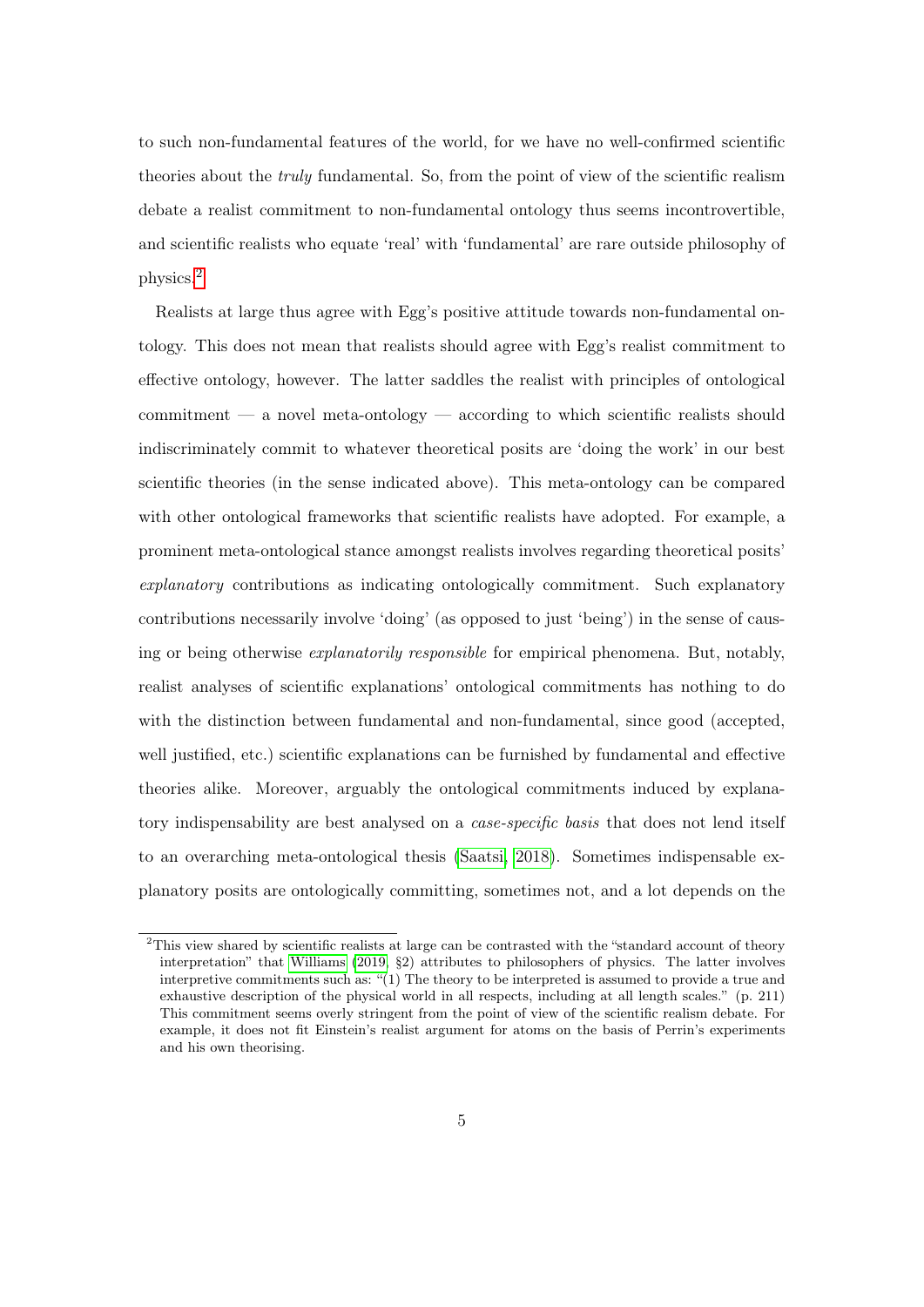details: what kind of explanation is at stake, how it explains, and how the explanation in questions hangs together with the rest of science. For example, despite the various explanatorily effective roles played by idealisations, mathematics, and non-mathematical abstract objects (cf. [Psillos 2010\)](#page-23-2), it has been argued that such indispensability does not imply a realist commitment, all things considered (see, e.g., [Saatsi 2016a,](#page-23-3)[b\)](#page-23-4).

In sum, in response to the underdetermination challenge with respect to quantum mechanics Egg is proposing that scientific realists should think of ontological commitment in a particular way. We should evaluate this novel meta-ontology in the context of scientific realism in general terms before examining it in connection with TQM. To this end I will next argue that due to inconsistencies in the ensuing ontological commitments realists are better off not committing to the theoretical posits of all effective theories in such an undiscriminating manner.

## <span id="page-5-0"></span>3 Tensions arising

According to Egg "the very idea of non-fundamental ontology requires some defense." While this is certainly right as far as certain metaphysical debates are concerned (e.g., involving ontological nihilism), I have already indicated that it is not clear how this connects to scientific realism literature. As noted, realists at large have not viewed nonfundamental ontology of science requiring any kind of general defence. Realists have happily defended realism about atoms, molecules, viruses, and such without any qualms about their non-fundamentality. Scientists provide good evidence for them, they explain by appealing to them, and they don't regard them in tension with the more fundamental areas of science. It would be extremely un-naturalistic for realists to deny the reality of, say, viruses, due to them not being fundamental.

Non-fundamental ontology thus seems an uncontested and unproblematic part of the everyday and scientific image as typically presented within the realism debate. (Only analytic metaphysicians worry about the reality of apples or viruses as non-fundamental.)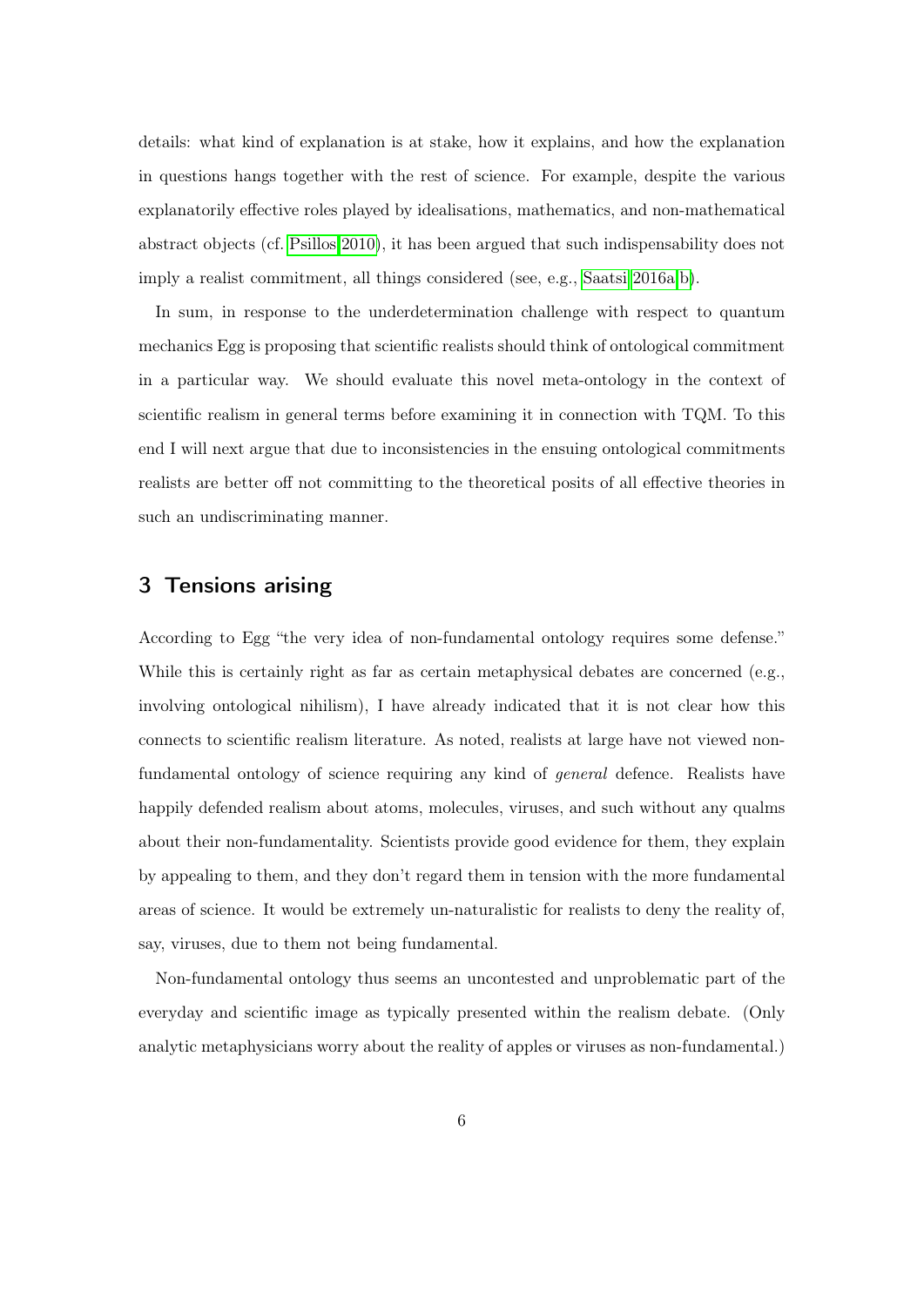But accepting non-fundamental ontology in this spirit is far from adopting Egg's effective ontology. The latter, as we have seen, is characterised in abstract terms by reference to 'functions' and 'doings'. The problem with effective ontology is that it ends up containing more than realists should want to bargain for. Construing the indispensable theoretical posits of all effective theories realistically commits one equally to, e.g., light rays (and also rays in geophysics, etc.) given the effectiveness of geometrical optics, and Newtonian gravitational force (and Coriolis force and other 'pseudo-forces'), given the effectiveness of Newtonian physics. Such theoretical notions are indispensable to a good effective theory, but indiscriminating commitment to their reality leads to serious theoretical tensions arising from inter-relations between more and less fundamental theories, and also from within a given scientific theory, as we will see.

Such tensions animate wide-ranging metaphysical debates on reduction and emergence. Here are two examples of widely held views that speak against effective ontology:

(1) Geometrical 'ray' optics is inconsistent with the wave theory of light: it is prima facie incoherent to maintain that light is a ray, and that it also is a wave. There are, of course, aspects of light waves, as described by wave optics, that can be associated with a theoretical description of light in terms of rays. This inter-theoretic relationship is much studied and well understood (see, e.g., [Kline and Ray 1965\)](#page-22-5). From the perspective of wave optics light rays are not real, but geometrical optics is nevertheless "approximately true": the predictive and explanatory effectiveness of geometrical optics can be precisely accounted for in wave-theoretic terms. This resolves the tension.

(2) Newtonian gravity is inconsistent with General Theory of Relativity: it is prima facie incoherent to maintain that gravity is a Newtonian force, and that it is also a manifestation of spacetime's curvature and geodesic (force-free) motion therein. There are, of course, aspects of general relativistic dynamics that can be associated with the Newtonian description of gravity. This underwrites an inter-theoretic relationship between the two theories that is much studied and overall well understood (see, e.g. [Malament](#page-23-5)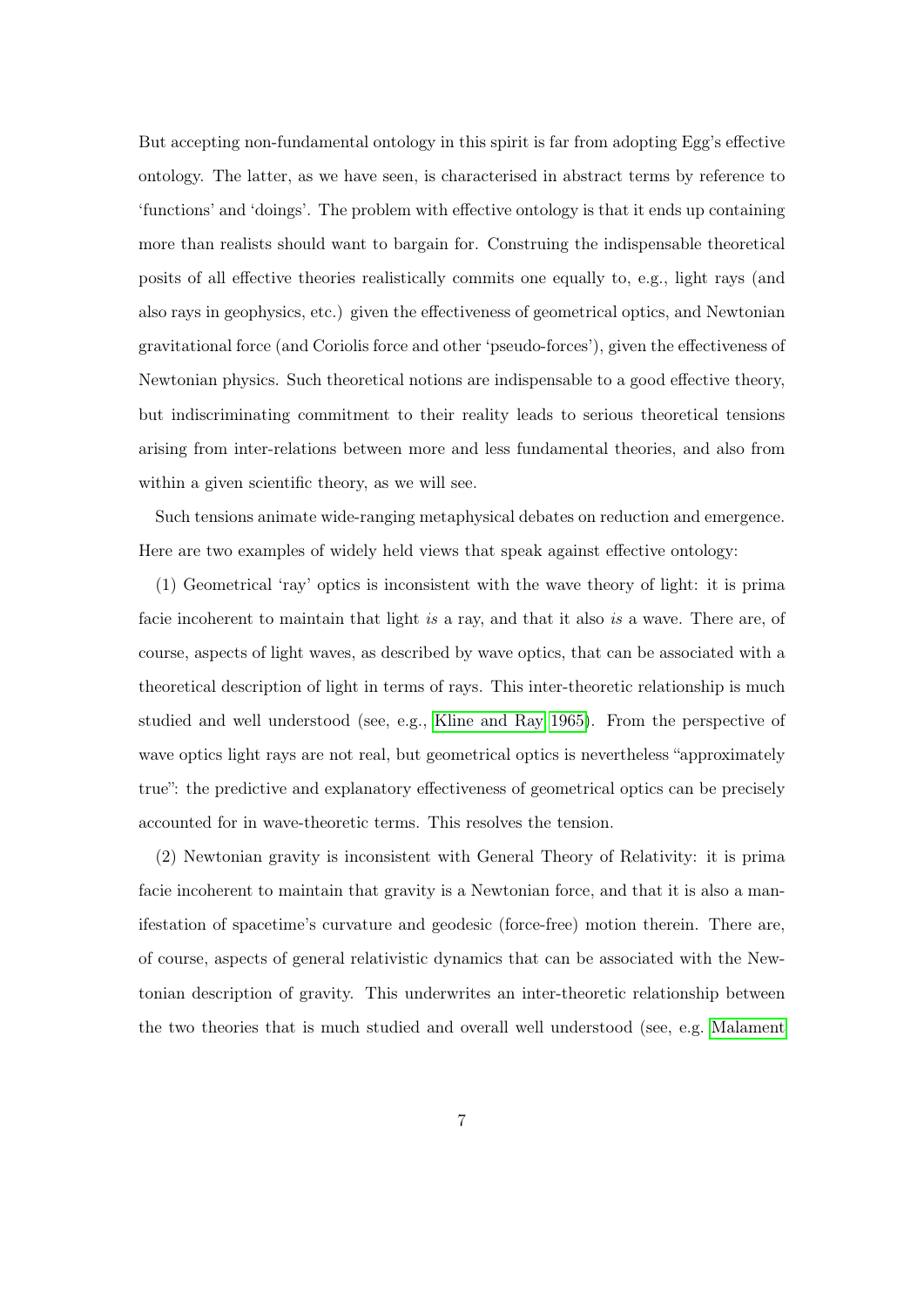[2012\)](#page-23-5). From the relativistic perspective Newtonian gravitational force is not real, but Newton's theory can nevertheless be regarded as "approximately true": its predictive and explanatory effectiveness can be precisely accounted for in general relativistic terms. This resolves the tension.

Both of these views can be contested, of course. Some have argued, for example, that some aspects of optical phenomena require a more serious commitment towards a ray-like description of light than can be underwritten by a purely wave-theoretic perspective (e.g., [Batterman 2001,](#page-21-1) see [Pincock 2011](#page-23-6) and [Belot 2005](#page-21-2) for critical discussion). Egg likewise argues that Newtonian forces should be part of the realist's effective ontology. I will discuss Egg's argument below, but here's the general point. Reflecting on these kinds of inter-theoretic relations (and the associated debates regarding reduction and emergence) indicates how a blunt appeal to effective ontology results in theoretical tensions that both philosophers and scientists have been keen to relieve, often by carefully articulating or explaining away tension-inducing ontological commitments in order to achieve overall theoretical coherency. Where no such tension exists, no articulation or elimination is called for. I take it that no tension exists between fundamental physics and our scientific commitment to the COVID-19 virus, its mechanisms of replication and propagation, for example. Realism about the non-fundamental in and of itself has nothing to do with whether or not we deem science as having discovered that there are no light rays (despite the 'effective ontology' of geometrical optics); no Newtonian gravitational force (despite the 'effective ontology' of Newtonian theory); etc. Viruses can still be real — as real as apples. Instead of arguing for effective realism (or some other general meta-ontological view) as a part of scientific realism, our efforts are better spent on contributing to the scientific image by recognising and relieving such tensions where they exist.

Incoherency-inducing theoretical notions can be altogether eliminated from ontology, or their ontological status can be relegated, by accounting for their theoretical usefulness in effort to achieve an overall consistency in the scientific image. Sometimes this works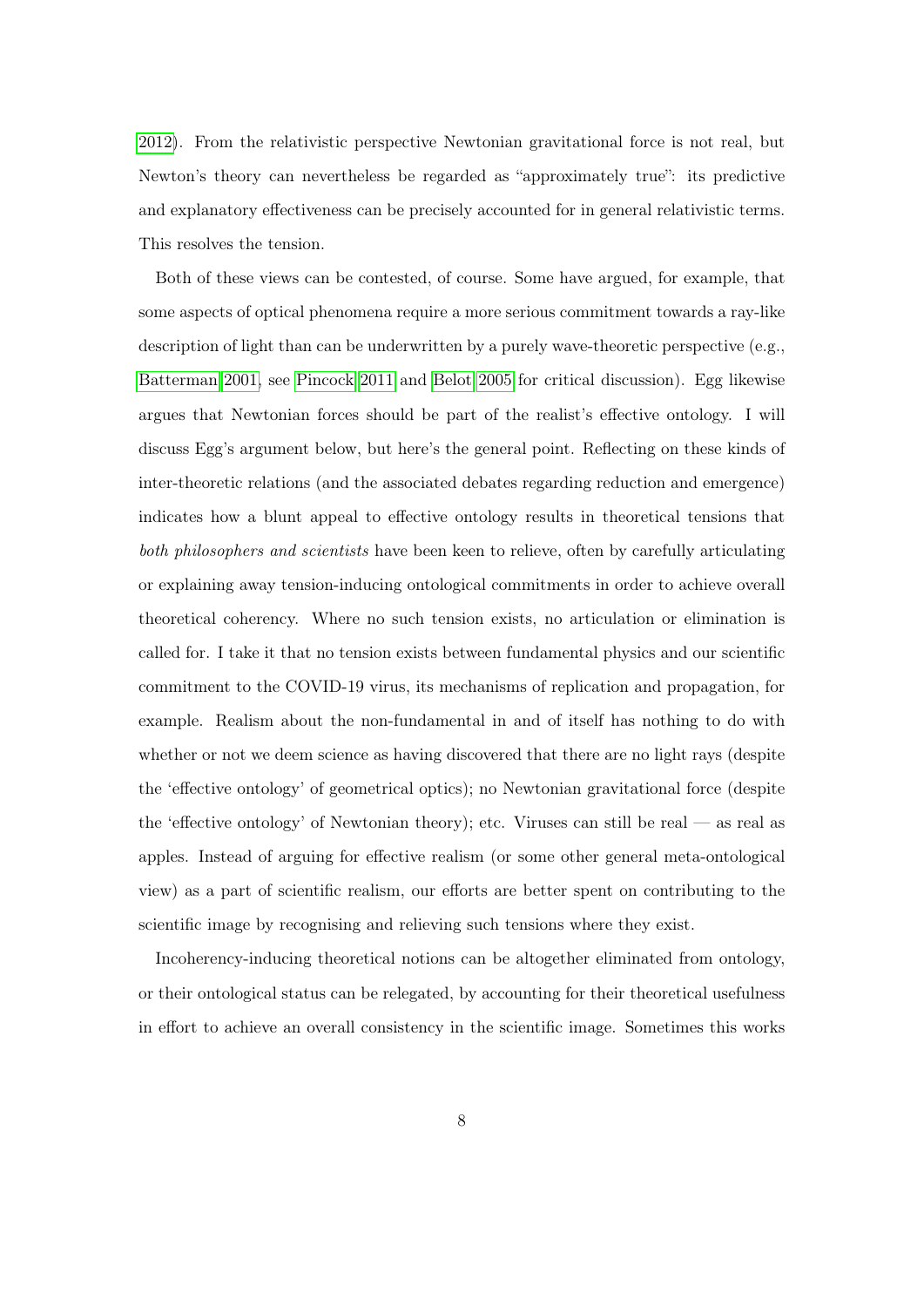from the perspective of a more fundamental theory, and sometimes from within a single theoretical framework. Arguably ontological elimination has been achieved for the two examples above. Importantly, such judgements do not require a general meta-ontological framework, since the theoretical details themselves can suffice to support the conclusion that some apparent ontological commitments are only that: apparent.

Effective ontology needs further defending wherever such theoretical tensions are manifested, not as an alternative to fundamental ontology, but to a more naturalistic ontological attitude that appreciates scientists' achievements in making the overall scientific image more coherent.<sup>[3](#page-0-0)</sup> The meta-ontology of effective realism is problematic due to being in tension with scientists' own reasoning about 'what is real', which is arguably also capable of accounting for the usefulness of theoretical posits that are not taken ontologically seriously. I will next elaborate on this by noting some subtleties regarding the 'reality' of forces.

#### <span id="page-8-0"></span>4 Forces or 'fiction' ?

Egg recognises the worry that "attributing substantive ontological content to effective theories [. . . ] might lead to an unacceptable proliferation of ontological commitments." (p. 8) But he skirts around the heart of the issue, which I will now illustrate in detail.

After introducing effective realism Egg addresses the objection that "effective realism entails ontological commitment to gravitational forces, but general relativity tells us that gravity is not a force, hence effective realism is problematic." (ibid.) As to what the problem is, Egg opines: "presumably [the] reason to resist realism about gravitational forces is that they are absent from our most fundamental theory of gravity (i.e., general relativity)." (p. 9) In response he notes that it is not only gravitational force that is

<sup>&</sup>lt;sup>3</sup>Philosophers have of course articulated various views that provide warrant for higher-level ontologies: e.g., Dupré's [\(1995\)](#page-22-6) promiscuous realism, Cartwright's [\(1999\)](#page-21-3) patchwork realism, and the 'rainforest realism' of [Ladyman and Ross](#page-23-0) [\(2007\)](#page-23-0). On the other side of the meta–ontological smorgasbord there are also hard-core eliminativist positions, such as [French](#page-22-7) [\(2014\)](#page-22-7).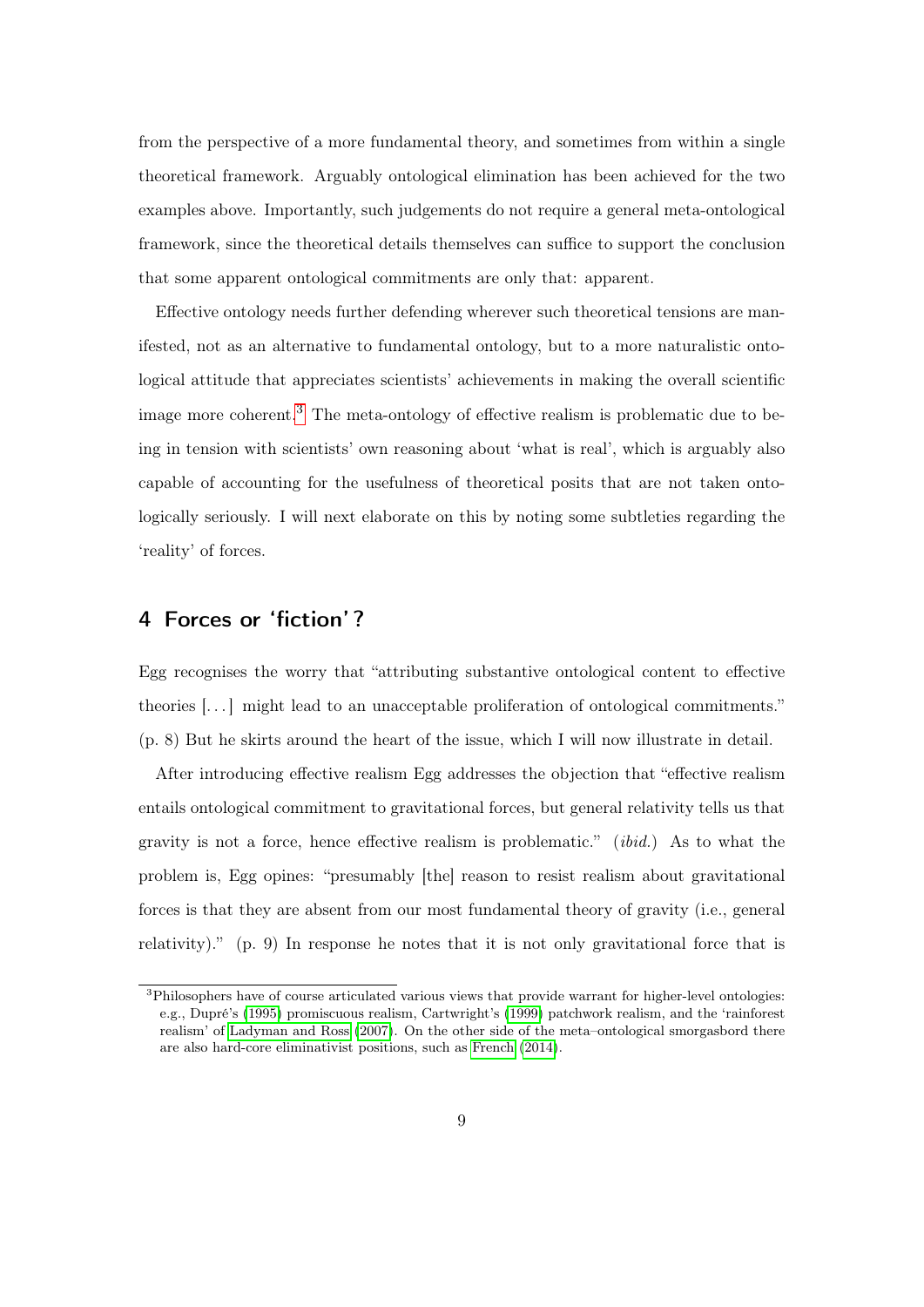absent from 'fundamental' physics': the latter does not feature (e.g.) viruses either, "whose reality is well established, although they do not appear in fundamental physics." (p. 10) In other words, the allegation is that realism about non-fundamental theoretical posits stands or falls with realism about gravitational forces: it's effective ontology or bust for the realist.

This line of thought throws the baby of non-fundamental ontology out with the bathwater of effective ontology. The key distinction between viruses (and atoms, molecules, and apples...), on the one hand, and Newtonian gravitational forces, on the other, is that only the latter are flatly contradictory with the more fundamental theory in question. The issue is not that according to general theory of relativity (GTR) Newtonian gravitational theory is always strictly speaking false, only arising as an approximation at the limit of weak gravitational fields and velocities slow relative to the speed of light. Rather, the issue is that the Newtonian concept of gravitational force is inconsistent with GTR. The Newtonian concept is one that causes acceleration in an inertial frame of reference. In GTR, however, gravity comes out as conceptually equivalent to 'fictitious' inertial forces in Newtonian mechanics that only appear as a function of the system being described in an accelerating, non-inertial frame of reference. In GTR gravity can be always made to disappear in a local inertial frame (and there are no global inertial frames).

The point is simply that you can't have it conceptually both ways: the features of the world that are required for the applicability of the Newtonian concept never occur according to GTR. This is analogous to how the absolute simultaneity of Newtonian mechanics is unreal according to special relativity. The practical applicability of absolute simultaneity — the sense in which it can be approximately true to say that two events are simultaneous for all of us  $\frac{1}{2}$  is explained by the relevant inter-theoretic relationship, but absolute simultaneity does not become 'real', or part of physics' ontology. Physicists (at least if they are being careful and consistent) do not say that absolute simultaneity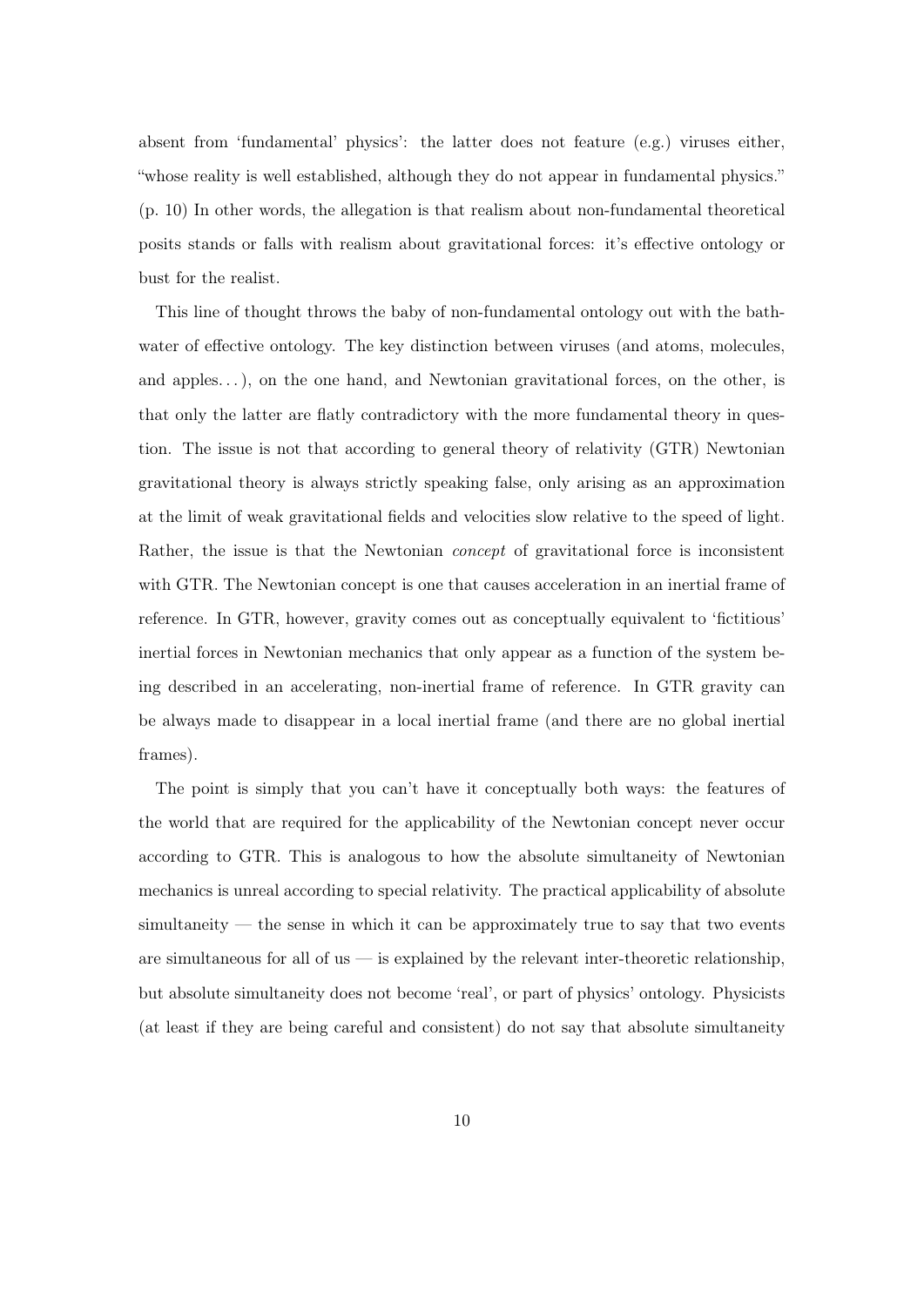is a real feature of the world for objects moving 'slowly' relative to the speed of light. Nor do they say that Newtonian gravitational force is real in such-and-such settings, or at such-and-such a scale.

Egg says he "struggle[s] to understand how one can claim that general relativity somehow excludes the reality of gravitational forces without admitting that the reality of viruses is likewise 'excluded' by the standard model of particle physics." (p. 10) I have already explained how the choice between mad-dog eliminativism and promiscuous effective realism is a false dilemma, but the notion of 'gravitational force' calls for further elaboration.

Denying the reality of Newtonian gravitational forces does not mean that there is no gravitational force in GTR. Rather, it means that the concept of gravitational force in GTR is inconsistent with the Newtonian gravitational force. GTR must accommodate, of course, e.g., the phenomenon of a material body experiencing 'weight' against the floor of a rocket ship that is (1) accelerating, or (2) suspended (as opposed to free-falling) in an appropriate gravitational field. GTR can do that by identifying how the relevant forces depend on the appropriate coordinate system and the total mass-energy of the body (see, e.g., [Ridgely 2010\)](#page-23-7). From covariant divergence of the stress-energy-momentum tensor one can derive an expression for the 'general force' experienced by an observer in general coordinates. And from this expression one can derive forces in specific coordinate systems, such as a local co-moving coordinates of a uniformly accelerating observer, or the Schwarzschild coordinates in the case of a stationary observer in a spherically symmetric spacetime. These then yield equations that can be formally identified with Newton's second law and Newton's law of gravitation, at the appropriate limits of weak acceleration and weakly gravitating source, respectively *(ibid.)*. The 'general force' equation similarly entails the forces experienced by observers due to rotating coordinates, corresponding to centrifugal and Coriolis forces. Critically, these derivations manifestly show how in all of these cases the force in question is on an equal ontological footing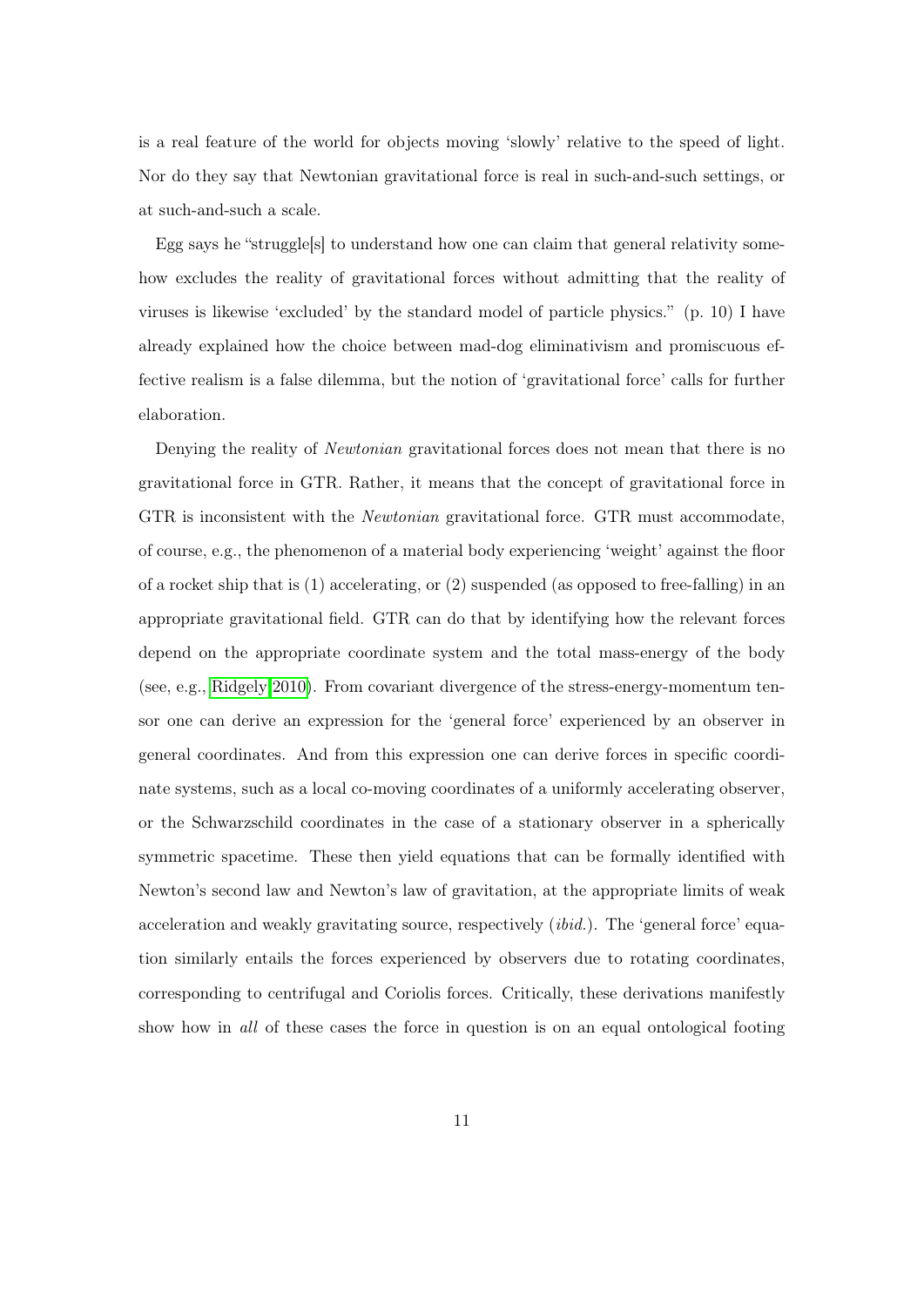as an inertial one, to be contrasted with Newtonian gravitational force (ibid.). In the big picture, therefore, the force that Newton's gravitational theory so effectively captures cannot be conceptually equated with the Newtonian gravitational force simply on pain of contradiction: gravitational force cannot be inertial and non-inertial at the same time.<sup>[4](#page-0-0)</sup>

Could an effective realist maintain that both inertial and non-inertial gravitational force are real, one just being more fundamental than the other? Perhaps, but now this creates an unpalatable tension with how physics conceptualises 'what is real' when it comes to gravity, for physicists (at least when they are being careful and consistent) do not take gravitational force to be real as a non-inertial force (anymore than they take geometrical line light-rays or absolute simultaneity to be real). Admittedly physicists' talk abouts matters of ontology can be imprecise and impressionistic, but the relevance for physics of the conceptual distinction between inertial and non-inertial forces indicates the gravity of the tension in question. The aim to coherently conceptualise gravity at all scales has nothing to do with denying the reality of viruses on the basis of their absence from 'fundamental' physics.

To further elaborate on this it is worth recalling the importance of conceptual hygiene regarding the distinction between 'real' (or 'absolute', or 'objective') forces and inertial ('relative', a.k.a. 'pseudo', or 'fictitious') forces within Newtonian mechanics itself. The latter forces, which include Coriolis and centrifugal forces, are always proportional to the mass involved, like gravity is, and they arise from describing the system using a non-inertial frame of reference. In many situations the most natural frame is indeed non-inertial, such as the rotating frame of the our planet for various earthly phenomena associated with the Coriolis force (e.g. weather, or Foucault's pendulum). There's no doubt about the theoretical effectiveness of non-inertial forces in various contexts (see

 ${}^{4}$ Egg's brief discussion of the inter-theoretic relationship here glosses over the conceptual discontinuity: "There are  $[\ldots]$  theoretical accounts of how certain configurations of quarks and electrons can give rise to viruses, but the same is true for the relationship between spacetime curvature and gravitational forces." As I have indicated it is not the case the GTR "gives rise" to a *non–inertial* gravitational force.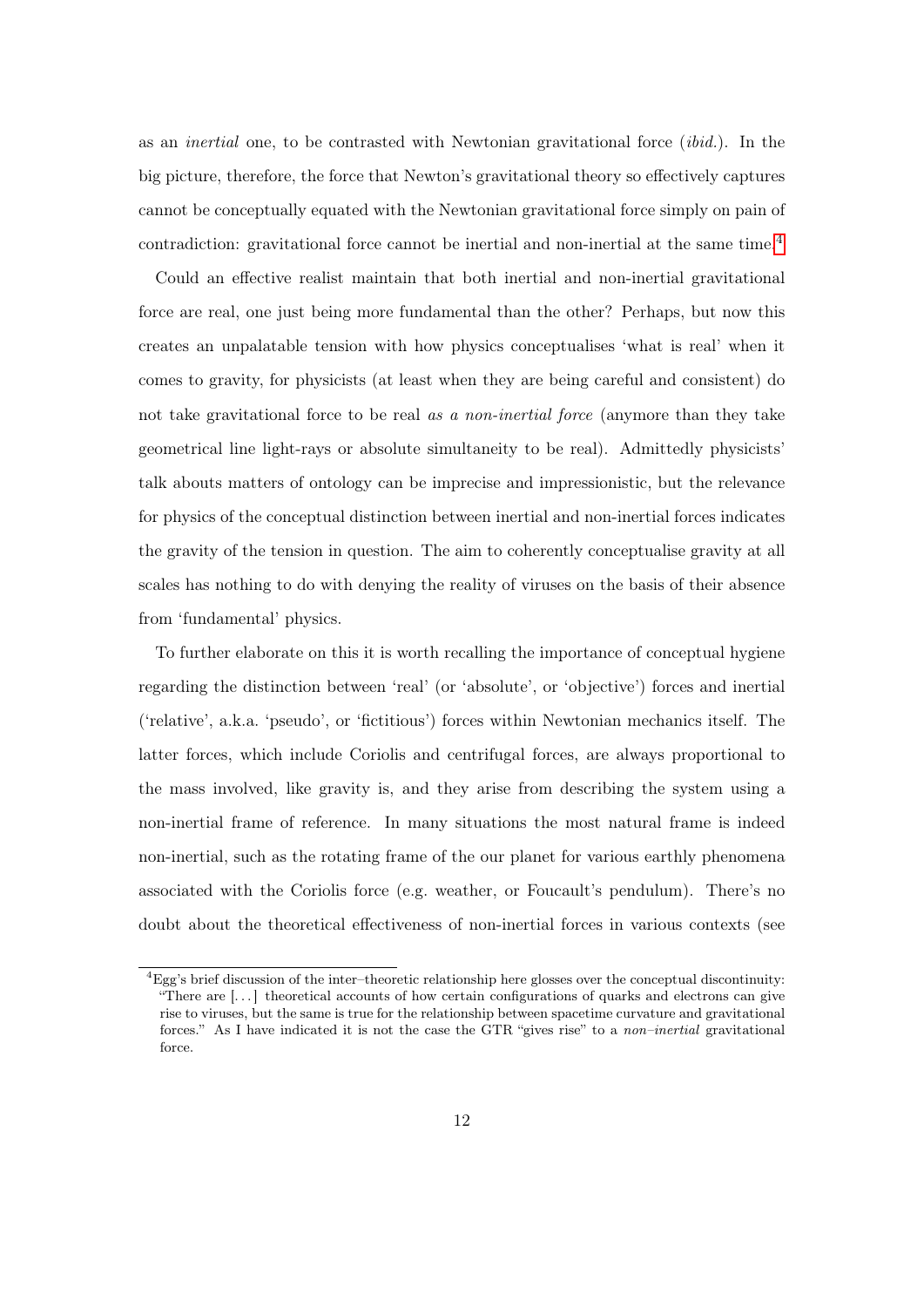any textbook of atmospheric physics for the indispensability of Coriolis force!), and they can capture features of dynamical systems that are undeniably explanatory. Yet when it comes to ontological bookkeeping the 'fictitious' status of thus labelled inertial forces is also critical. For what counts as a 'natural' frame of reference can be highly contextual, and given that any non-inertial frame gives rise to the corresponding inertial forces, the latter can be multiplied ad infinitum simply through the choice of a coordinate system. Furthermore, it can be shown that the consistency of Newtonian dynamics requires that (real) forces are never acceleration-dependent [\(Pars, 1965,](#page-23-8) pp. 11-12).

The aim to carefully conceptualise the qualified sense of 'reality' that can be consistently attributed to inertial forces at work in many explanatory contexts is quite different from adopting meta-ontological eliminativism or otherwise. The effective realist's indiscriminating and inclusive meta-ontology is in tension with this aim. Egg brushes over critical details when he states that "according to the functionalist understanding of ontology  $[\dots]$  what it is to be a force is nothing over and above functioning like a force (in all relevant respects)." For what is it to "function like a force"? Coriolis force explains why riverbanks above and below the equator erode more from one side than the other (Baer's law). On the other hand, inertial work cannot do mechanical work. The overall picture needs to be squared on pain of theoretical inconsistency, and in effort to do that physicists have uncovered important connections between theoretical descriptions. Should realists not respect these widely accepted scientific achievements with their realist commitments?

I think the answer is obviously 'yes', and with that in mind I will now finally problematise Egg's main proposal: effective realism about Textbook Quantum Mechanics.

## <span id="page-12-0"></span>5 TQM: Realism about what?

Egg's key proposal regarding realism and quantum mechanics is that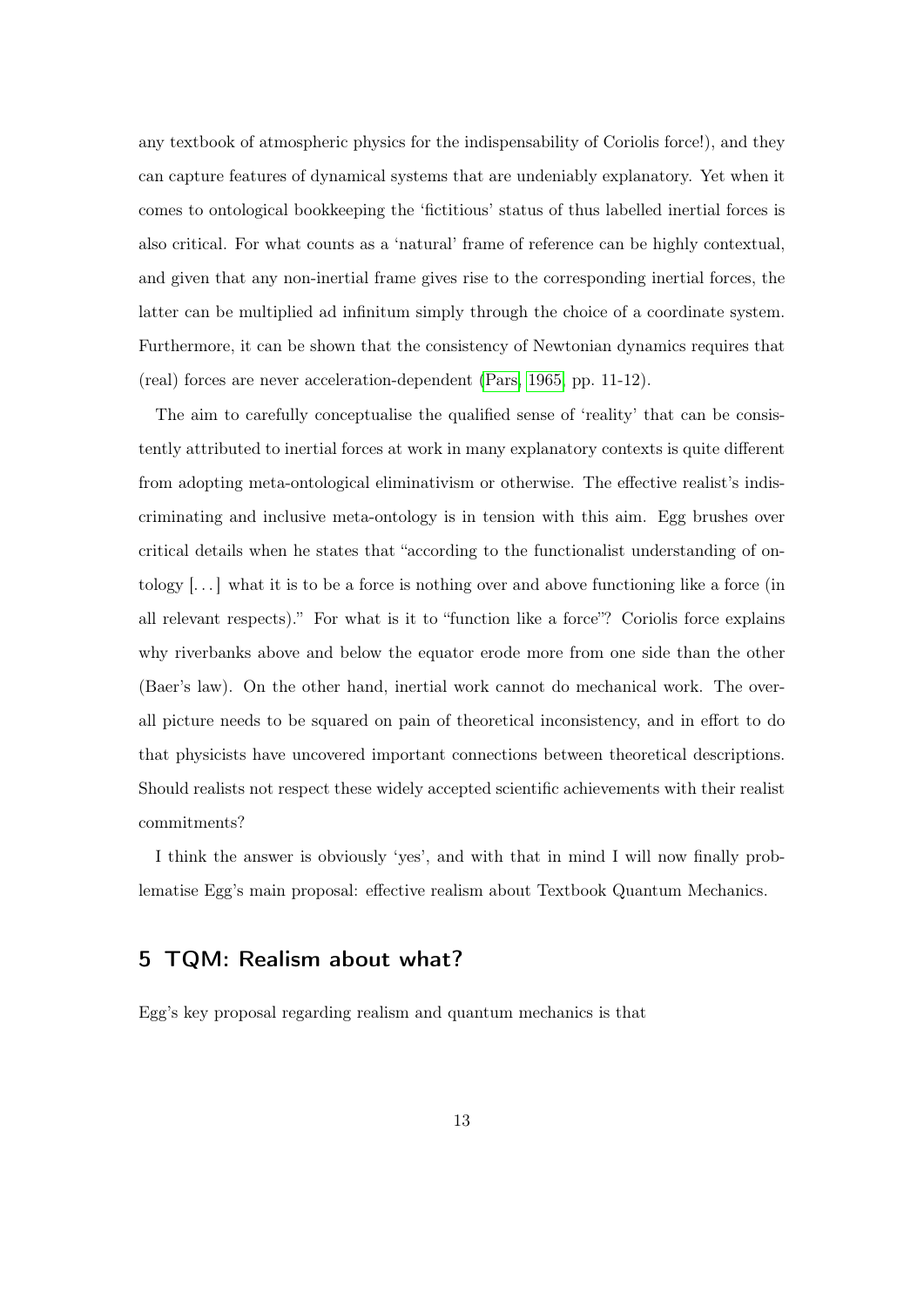"ontology should be informed by our best current theories and that what makes QM one of our best (i.e. empirically most successful) theories is not any of its ontologically kosher (speculative) formulations, but the somewhat messy and recipe-like form in which it appears in textbooks. Hence TQM should be taken ontologically seriously." (p. 6)

Egg's conviction is not only that quantum textbooks share an understanding of "uncontroversial examples of scientific achievements that any version of QM must be able to reproduce," (p. 6) but also that this understanding can furthermore be "taken ontologically seriously" by the scientific realist. And the key to taking TQM ontologically seriously is to construe it in 'functional' terms:

"State vectors (or wave functions) codify the behaviour that quantum systems display in virtue of their quantum states in given experimental situations. This is the sense in which the ontology of quantum states is given by what they do, namely to bring about specific kinds of behaviour in the quantum systems that are in those states." (p. 8.)

Egg needs to elaborate on the sense in which quantum states bring about observable quantum behaviour (i.e. predicted measurement statistics) in order to fulfil the realist aspiration to justify the theory as an explanatory representation of reality. Pointing to quantum textbooks does not suffice given their notorious ambiguity regarding QM's representational status. To illustrate, consider Marvin Chester's Primer of Quantum Mechanics [\(1987\)](#page-21-4), to pick one textbook at random. Chester talks of electron spin as being "twice as effective as is orbital angular momentum in producing a magnetic moment"  $(p. 154)$  — 'producing' clearly chimes with 'doing' — but he also explicitly states that: "There are only two questions that are answered through quantum mechanics: 1. What is the spectrum of possible results in an experiment. 2. What is the probability of finding each result in this spectrum." (p. 159) Noting the obvious implication that "there are no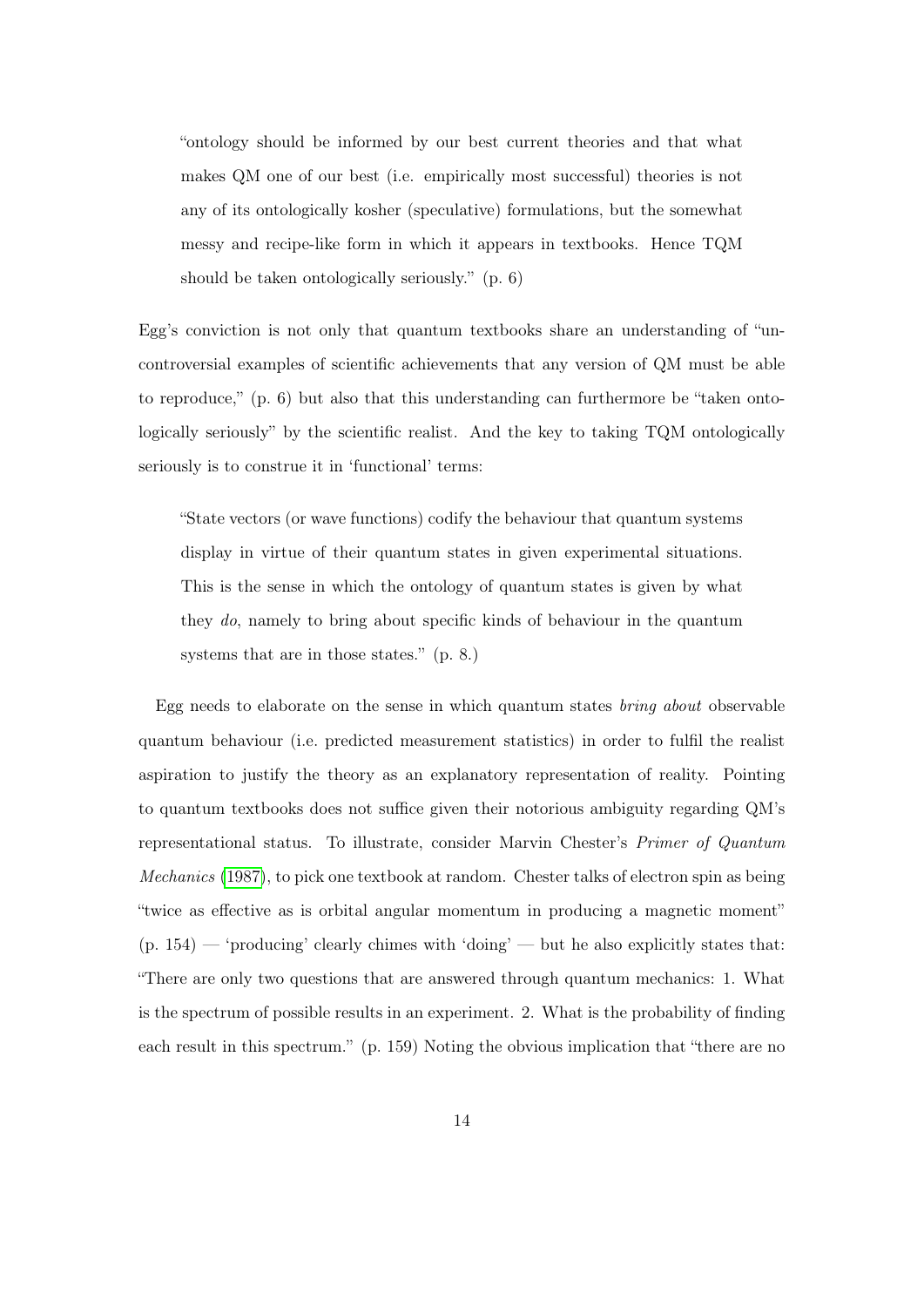other questions that one can ask of nature," it becomes illegitimate to ask for a further clarification of the sense in which the spin 'produces' a magnetic moment.

In response to this admonition it is natural to ask, as John [Bell](#page-21-5) [\(1987\)](#page-21-5) did, why only measurement statistics are thus 'speakable' in quantum mechanics, while nothing can be spoken about the reality behind a single round of the Stern-Gerlach experiment? Arguably Bell's misgivings about the lack of coherent 'beables' in TQM have nothing to do with a yen for 'fundamental' ontology, and all to do with the inability to extract from the theory any coherent explanatory ontology whatsoever.

The effective realist's predicament can be illustrated with spin and the Stern-Gerlach experiment. Egg argues at length that "the spin part of the quantum mechanical wave function refers to a real physical property" (pp.  $11-12$ , my emphasis). But even if we grant that 'spin' refers, and thus that there are true propositions such as "electrons have spin- $1/2$ ", this by itself should not comfort the realist (cf. [Stanford 2015\)](#page-24-2). After all, what realists should care about is not reference per se, but being able to trust theories as good representations of the reality behind the appearances. In the case of TQM the worry is not that some future (more 'fundamental') theory could replace TQM as an effective recipe for calculating statistical measurement outcomes with undeniable accuracy and reliability. Rather, as Egg anticipates, the worry is that "this kind of persistence of TQM can always be viewed as a purely practical matter without any ontological import," and that its "mathematical precision only implies ontological precision if a clear interpretation of the mathematical apparatus is given." (p. 22)

In response to this worry Egg's effective realist

"rejects the fundamentalist's requirements on a 'clear interpretation': as long as TQM precisely informs us about how quantum systems behave as a function of their spin state  $[\dots]$  it yields all the ontological precision one can expect from an effective theory like QM." (p. 23)

This gets us to the heart of the matter. The call for an 'interpretation' of the quantum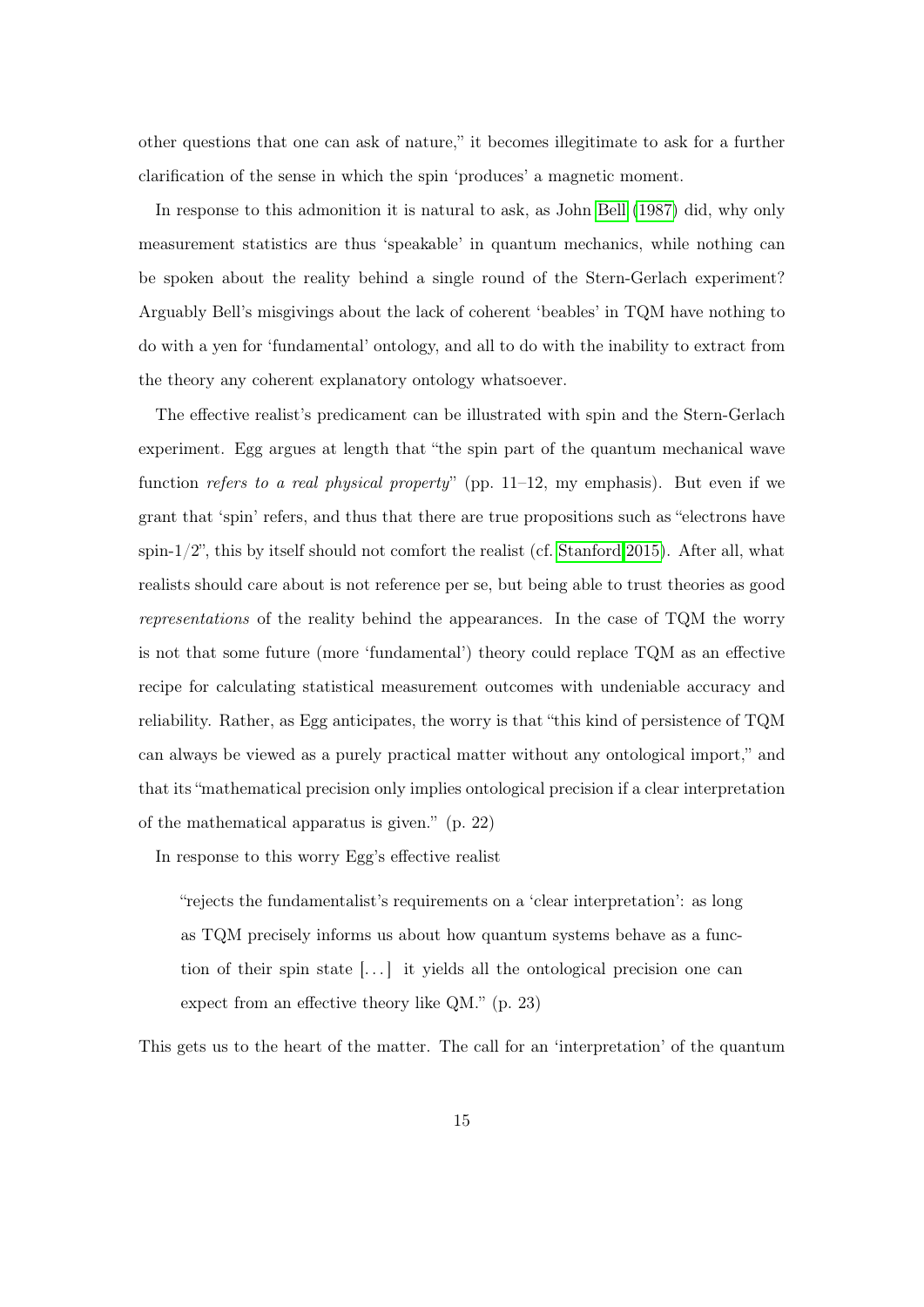formalism should not be understood as a request for a 'fundamental' ontology, and it absolutely need not spring from a fundamentalist meta-ontology. Rather, what is at stake is conceptual coherence of the sort that I highlighted in connection with forces. In my view the fact that "TQM precisely informs us about how quantum systems behave as a function of their spin state" does not guarantee the ontological precision we need, anymore than the fact that Newtonian gravity informs us about tidal phenomena guarantees the required ontological precision regarding gravitational force. Ditto regarding the Coriolis force in theories of atmospheric circulation that inform us about wind patterns, etc. In the latter case this is because we lack the desired conceptual coherence overall, and the realist's commitments should reflect how physics in the grand scheme of things demotes the ontological status of both Newtonian gravitational and Coriolis forces. Similarly, it is the conceptual incoherence of the textbook quantum 'recipe', both in its own right and in relation to alternative (internally coherent) formulations of QM, that undermines the realist trust in TQM as yielding the 'ontological precision' we should require.

An alternative is to adopt a broadly instrumentalist stance towards the quantum formalism (as many textbooks do), but trying to go beyond such instrumentalism (as many textbooks also inadvertently do!) to explain the working of the Stern-Gerlach apparatus quickly generates theoretical tensions of the sort the realist should pay heed to. Egg maintain's that "surely TQM gives us some knowledge about what happens in a Stern-Gerlach machine," but does TQM really explain the experiment's outputs in a realist manner?<sup>[5](#page-0-0)</sup> Answering this question requires looking at the textbooks. In lieu of sampling the latter, I will frame my prognosis with reference to Charles Sebens' [\(2020\)](#page-24-3) clear synthesis of the standard textbook account.<sup>[6](#page-0-0)</sup>

Sebens begins by highlighting the two aspects of the Stern-Gerlach experiment that call for an explanation. Discreteness: "electrons always hit the detector in one of just

<sup>5</sup>The endmost qualification is critical, since arguably a non–representationalist stance towards TQM can accommodate its explanatory achievements to some extent [\(Healey, 2015\)](#page-22-8). This raises subtle issues about the nature of explanation and explanatory 'black–boxing', however [\(Jansson, 2020\)](#page-22-9).  $6$ See [Sebens](#page-24-3) [\(2020\)](#page-24-3) for references to standard textbooks.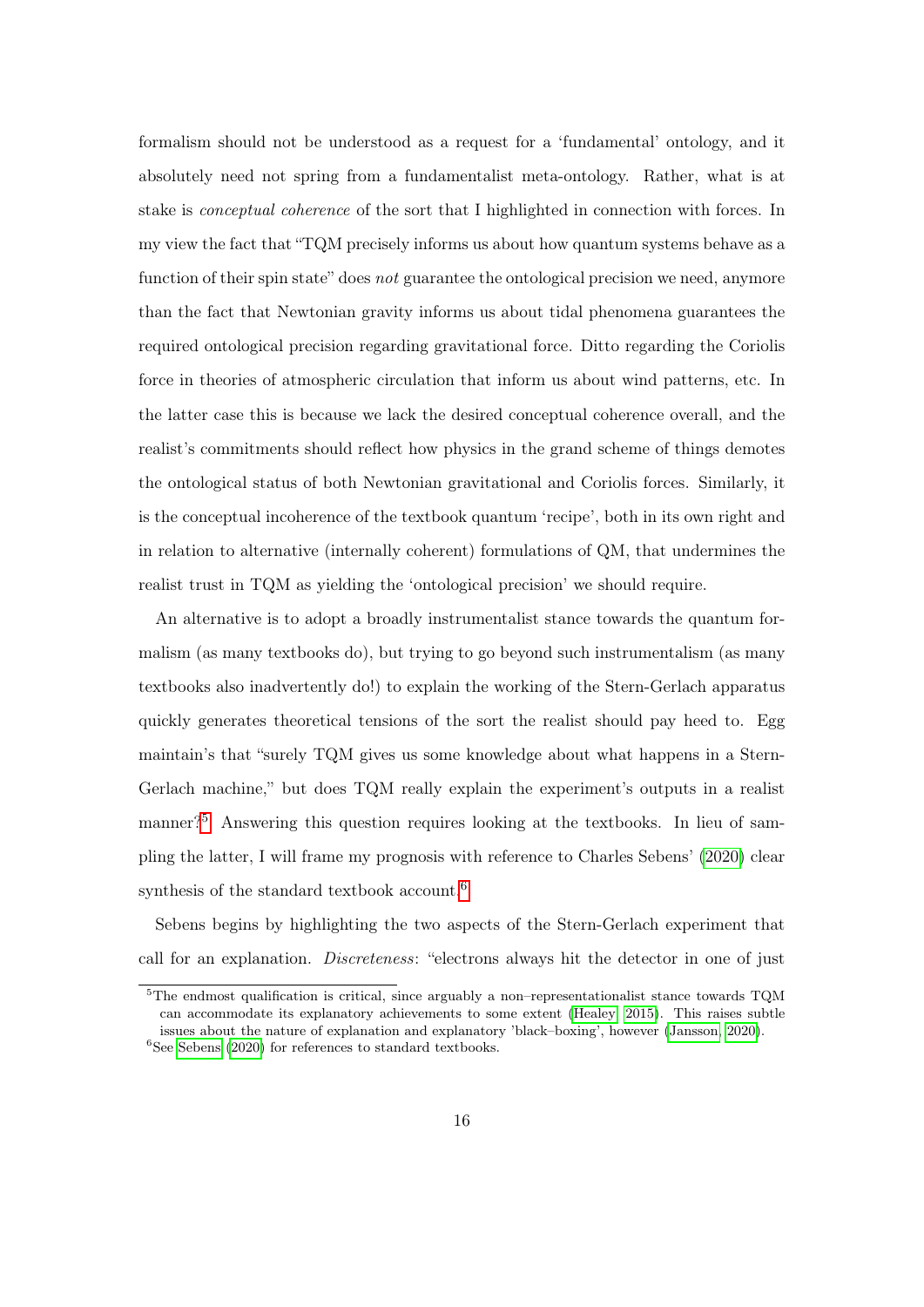two possible locations." Uniqueness: "the entire electron [is] found at a single location on the detector." He then reviews how TQM represents the Stern-Gerlach set-up by mathematically representing the electron with a two-component wavefunction  $\chi(\vec{x})$  that evolves according to the Schrödinger equation. The interaction between the wavefunction and the magnetic field  $\vec{B}_{SG}$  is incorporated into the Hamiltonian operator  $\hat{H}$ :

$$
i\hbar \frac{\partial \chi}{\partial t} = \hat{H}\chi = \left(\frac{-\hbar^2}{2m}\nabla^2 + \mu \vec{\sigma} \cdot \vec{B}_{SG}\right)\chi\tag{1}
$$

Here  $\vec{\sigma}$  is associated with the electron's spin. The incoming electron wavefunction is usually modelled as a Gaussian wave packet that moves through the inhomogeneous magnetic field of the Stern-Gerlach device. After briefly interacting with the magnetic field (for period  $\Delta t$ ), the wavefunction can be calculated to have evolved approximately into

$$
\chi(\vec{x}) = \left(\frac{1}{\pi d^2}\right)^{3/4} \exp\left[\frac{-|\vec{x}|^2}{2d^2} - \frac{i}{\hbar}\mu B_0 \Delta t + \frac{i}{\hbar}\mu \eta z \Delta t\right] \begin{pmatrix} 1\\0 \end{pmatrix} \tag{2}
$$

<span id="page-16-0"></span>in the case of  $z$ -spin up electron.<sup>[7](#page-0-0)</sup> Sebens describes the significance of this equation:

The  $\frac{i}{\hbar}\mu\eta z\Delta t$  term [...] is critical. This z dependent phase oscillation has given our wave packet a non-zero momentum in the z direction. As a consequence, the wave packet will move upwards as it evolves under the free Hamiltonian. (p. 14)

The language of a wave packet moving due to interacting with the magnetic field exemplifies Egg's conception of effective ontology, "what happens in a Stern-Gerlach machine". Such language, typical of TQM presentations of the Stern-Gerlach experiment, unavoidably evokes an image of the electron (wave packet) moving, accelerating, interacting, dividing, etc. inside the experimental set-up. All this is suggestive of an effective

<sup>&</sup>lt;sup>7</sup>The Bohr magneton  $\mu$  captures the strength of the electron's magnetic moment due to spin.  $\eta$  is a constant characterising the inhomogeneity of the magnetic field.  $d$  is a constant that captures the width of the Gaussian wave packet.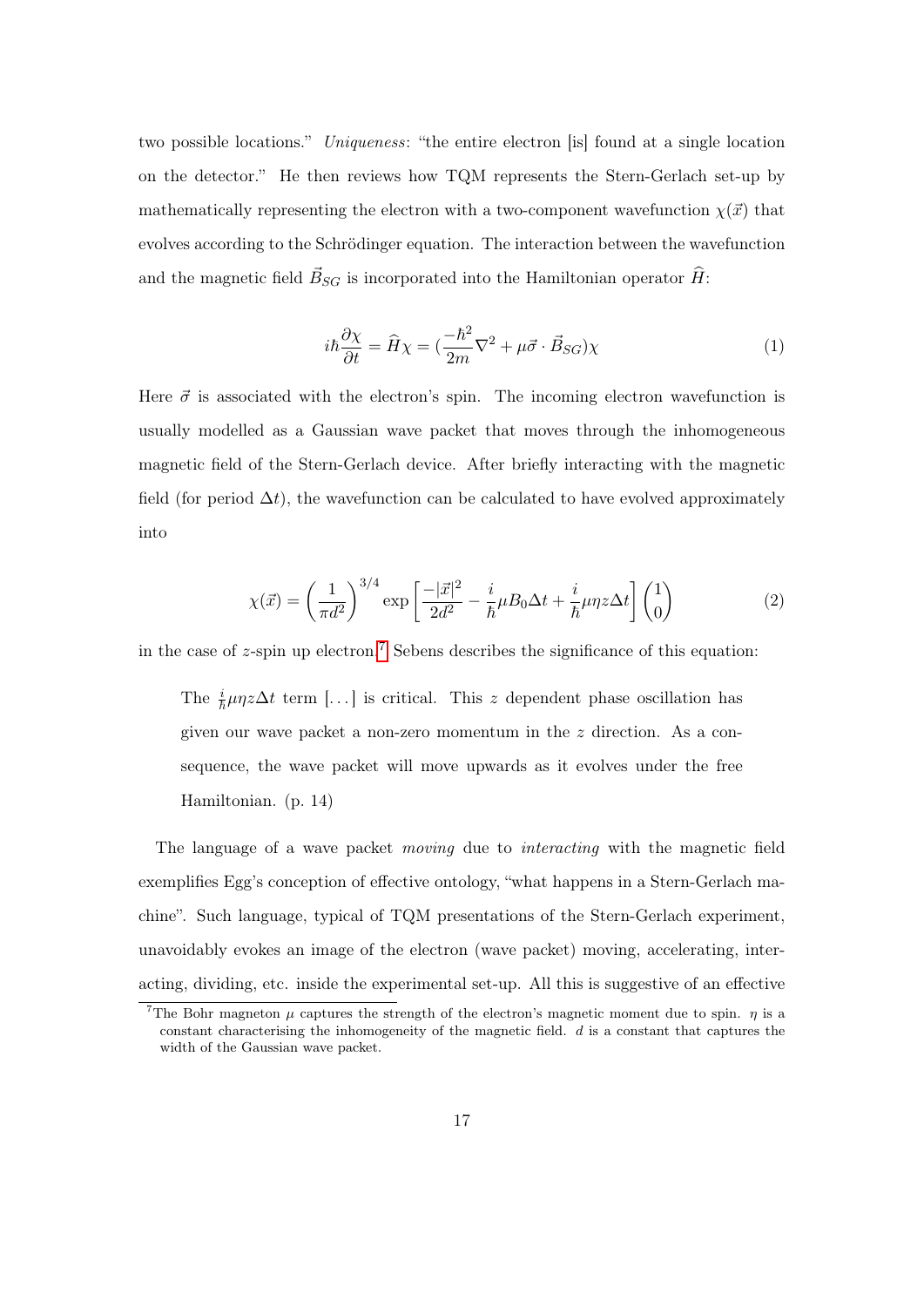ontology: surely something (whatever its precise 'nature' is) is moving and 'doing'? It is critical to realise, however, that at this point of theorising all we have is mathematics (featuring time and space variables, and thus dynamics) that calls for a physical interpretation beyond the empirical predictions that can be derived from it.

The issue of interpretation arises inevitably when we ask how the mathematics actually explains either *uniqueness* or *discreteness*. At this point we face the quantum measurement problem, indicating the internal incoherence of TQM. The derivation that led to [\(2\)](#page-16-0) in the case of z-spin up electron gives rise to a quantum superposition of the wave packet moving up and down in the case of  $x$ -spin up electron, in (apparent) contradiction with uniqueness. To resolve (or dissolve) the contradiction, different theories of QM (e.g., GRW, Bohmian Mechanics=BM, Many Worlds=MW) say different things about how the mathematics should be interpreted. These theories lead to radically different explanations of both *uniqueness* and *discreteness*.<sup>[8](#page-0-0)</sup>

Egg's attempt to read an 'effective' ontology off textbooks, while rejecting "the fundamentalist's requirements on a 'clear interpretation"', leads to theoretical tensions between TQM and the various purportedly coherent theoretical schemes that can explain both uniqueness and discreteness. To the extent these schemes are regarded as candidate research programmes the realist should acknowledge the potential for tensions comparable to those discussed above in connection with forces. (In the latter case these tensions occur in relation an already accepted body of theory, while in the case of TQM they occur in relation to candidate theories.) Egg denies that these schemes seek to replace TQM. He claims that should be rather viewed as 'more fundamental theories' that recover  $TQM$ . I disagree (in as far as TQM provides an explanatory ontology). The explanatory frameworks are radically divergent, and there is no 'natural domain' (in Egg's sense, cf. §2)

<sup>8</sup>Sebens explicitly acknowledges this: "When I say that non-relativistic quantum mechanics can explain these features of Stern–Gerlach experiments, I mean that the theory can do so once it has been formulated in a precise way and the measurement problem has been solved." (p. 17–18)

 ${}^{9}E.g.$  "I do not know of any minimalist Bohmian explanation of spin–related phenomena that seeks to replace what TQM teaches about spin. Rather, such explanations seek to recover the TQM account and to provide a firm ontological basis for it." (p. 14)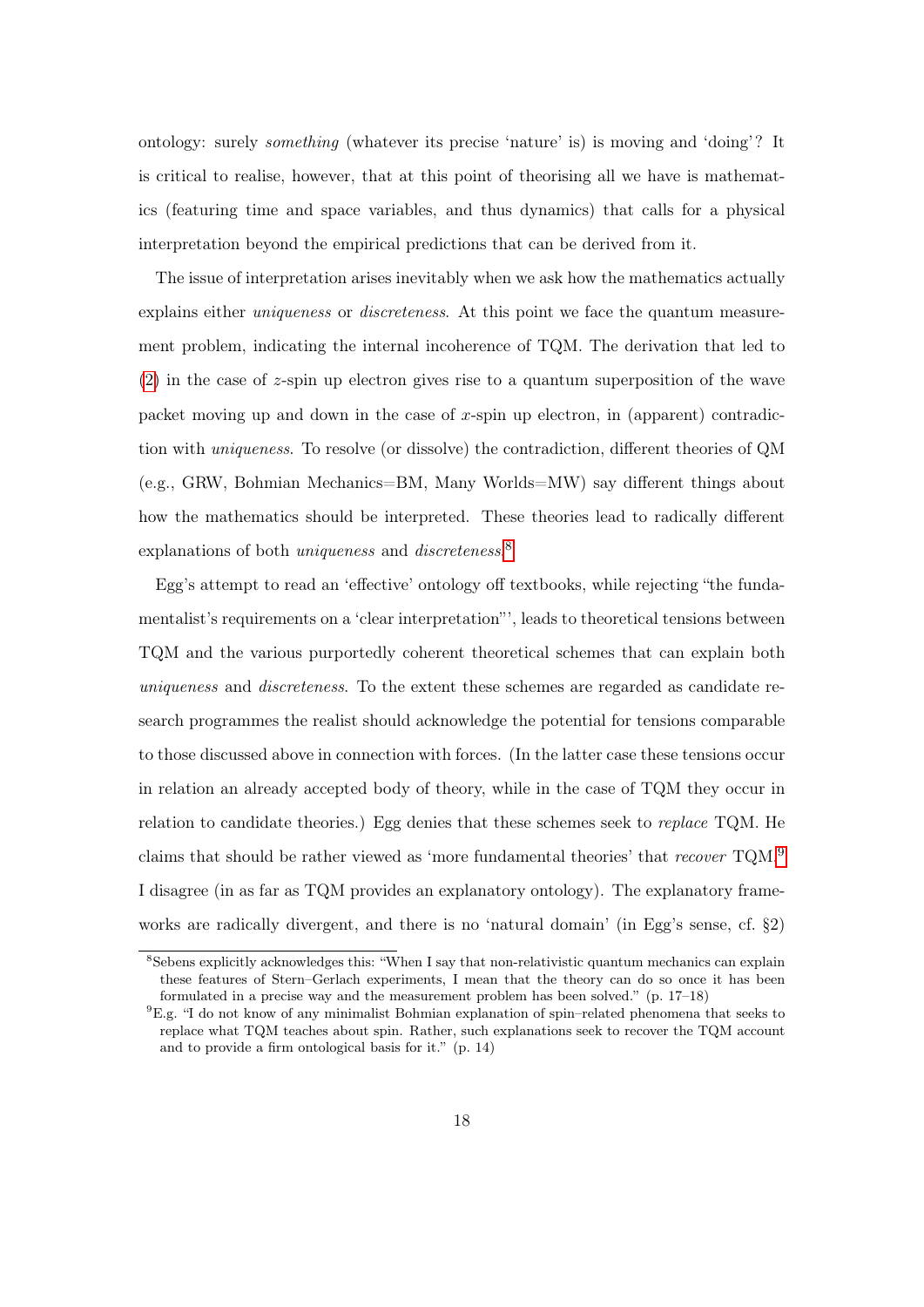where BM, for example, reduces to TQM.

Most obviously, the explanations of uniqueness underwritten by GRW, BM, and MW are radically different from one another, while TQM is notoriously unable to explain uniqueness at all. For instance, in BM uniqueness is explained by the fact that as a point-particle the electron can only be at one place at once. By contrast MW explains uniqueness by reference to the emergence of dynamically independent branches due to decoherence. Egg (§4.3) notes that the underdetermination regarding wavefunction collapse is not principled, but rather open to empirical investigation. He argues that it does not undermine realist commitment to TQM, but it is entirely unclear to me what explanatory commitments can be associated with the latter in relation to uniqueness.

There is also tension in the explanations of discreteness. Let's focus on the contrast between TQM and BM. In TQM the whole wave packet for an electron in z-spin-up eigenstate moves up due to its interaction with the magnetic field, as per textbook analyses. (These analyses typically involve formal analogies of classical Larmor precession of a magnetic moment about a magnetic field.) That's all there is to it. In BM the wavepacket is accompanied by the particle that moves up. If  $x$ -spin-up electron is fed into the same device, the wave packet splits into two components, one going up and one down, and in BM only one of the components is accompanied by the particle, depending on its (unknowable) starting position being either above or below the unique critical trajectory [\(Norsen, 2014\)](#page-23-9). If the electron is now measured as  $z$ -spin up, say, this is due to its initial location; the very same electron would have come out as z-spin down if the polarity of the magnet was reversed. This exemplifies the contextuality of spin properties. Mathematically the wavefunction is equally involved in both analyses, of course, but its ontological and explanatory status can be very different, with BM in particular being arguably compatible with a purely nomological construal of the wavefunction.<sup>[10](#page-0-0)</sup>

 $10Egg$  (§5.2) argues that "any reasonably account of QM needs to admit at least some aspects of the wave function into its ontology" (p. 21). A detailed assessment of his argument is beyond the scope of this paper, but suffice to say that in my view it relies on metaphysical presuppositions (regarding action at a distance, and the relationship between ontology and dynamics) that I do not find compelling on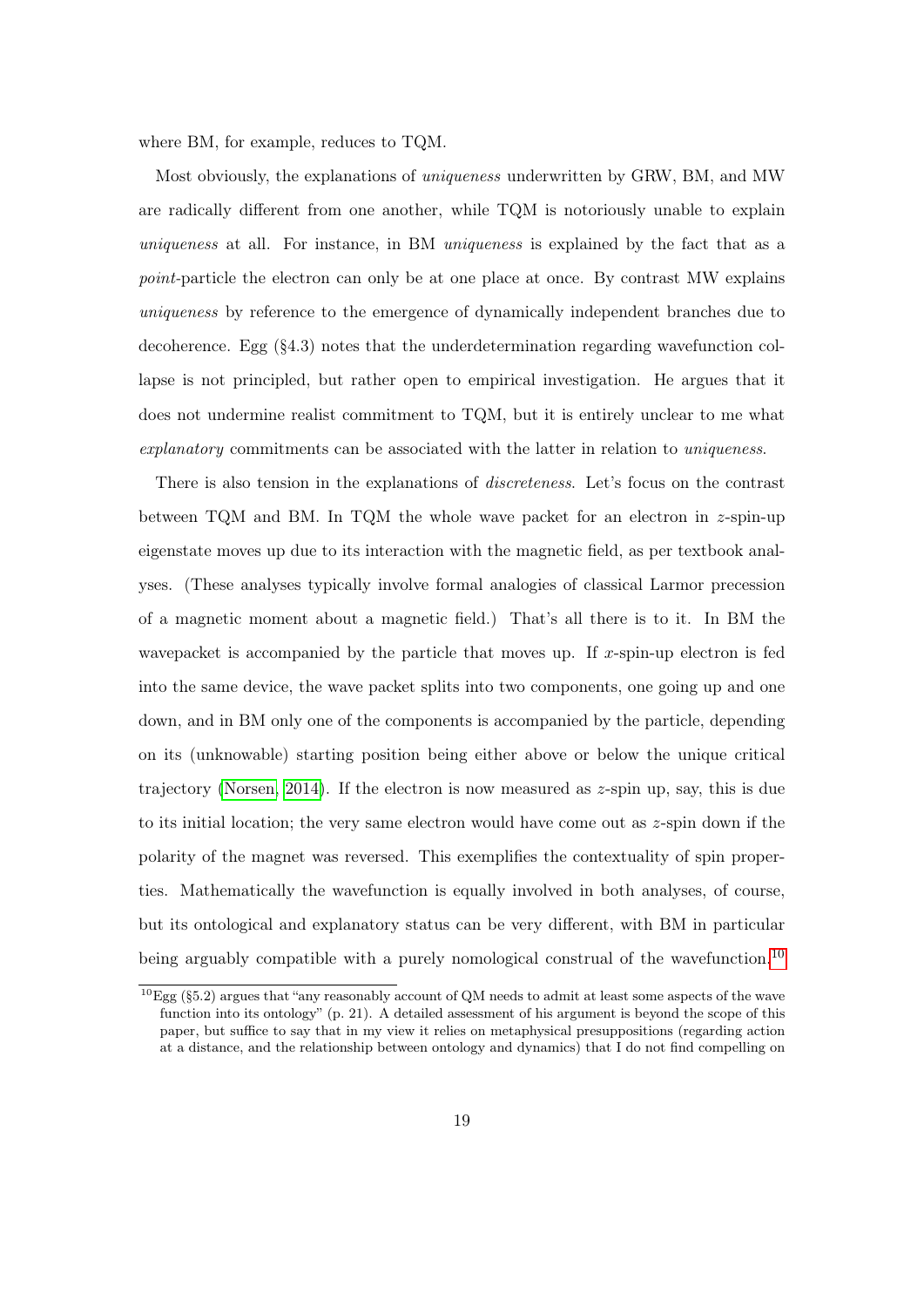This difference is particularly critical in connection with phenomena involving more than one Stern-Gerlach magnets. Textbook accounts of sequential Stern-Gerlach experiments (in which a z-spin up beam is fed into an x-spin measurement, and so on) differ radically from how BM accounts for the measurement statistics and the associated Heisenberg uncertainty relations. Ditto for Bell experiments on spin-singlet states. Norsen *(ibid.)* provides a clear discussion of both types of experiments, emphasising how BM explanations bring to the fore the contextuality of properties such as 'being z-spin up', for example. This illustrates how BM would replace TQM's account of spin in significant ways (in so far as the latter actually tries to explain quantum behaviour in terms of electrons' property of spin).

The importance of contextuality of spin in BM is emphatically underlined by Norsen:

The key question, though, is precisely whether any such property exists. As has been discussed [by Daumer et al. [\(1996\)](#page-22-10)], the real lesson to be taken away from examining the pilot-wave perspective on spin is that so-called "contextual properties" (like the individual spin components in the pilot-wave theory) are not properties at all. They simply do not exist and there is nothing mysterious about this at all. (p. 346, my emphasis)

The contextuality of spin in BM means that it is not real as a property of quantum particles, full stop. It doesn't mean that spin is only real as quantum system's emergent property (like temperature), say, while not being a 'fundamental property'.

Norsen also rightly calls out the "schizophrenia" of the quantum textbook's treatment of spin, the conceptual incoherence of the ontological "double-speak" in relation to the spin as explanatory of electron's interaction with the magnetic field.<sup>[11](#page-0-0)</sup> The effective realist cannot read the reality of spin and "what happens inside a Stern-Gerlach" magnet from

the basis of empirical evidence that I take to support realism about quantum mechanics.

 $11$ Norsen traces this to textbook authors' need — despite their occasional instrumentalist admonitions — for "some sort of visualizable picture of what, physically, the mathematical formalism describes, or they simply cannot keep track of what in the world they are talking about." (p. 347)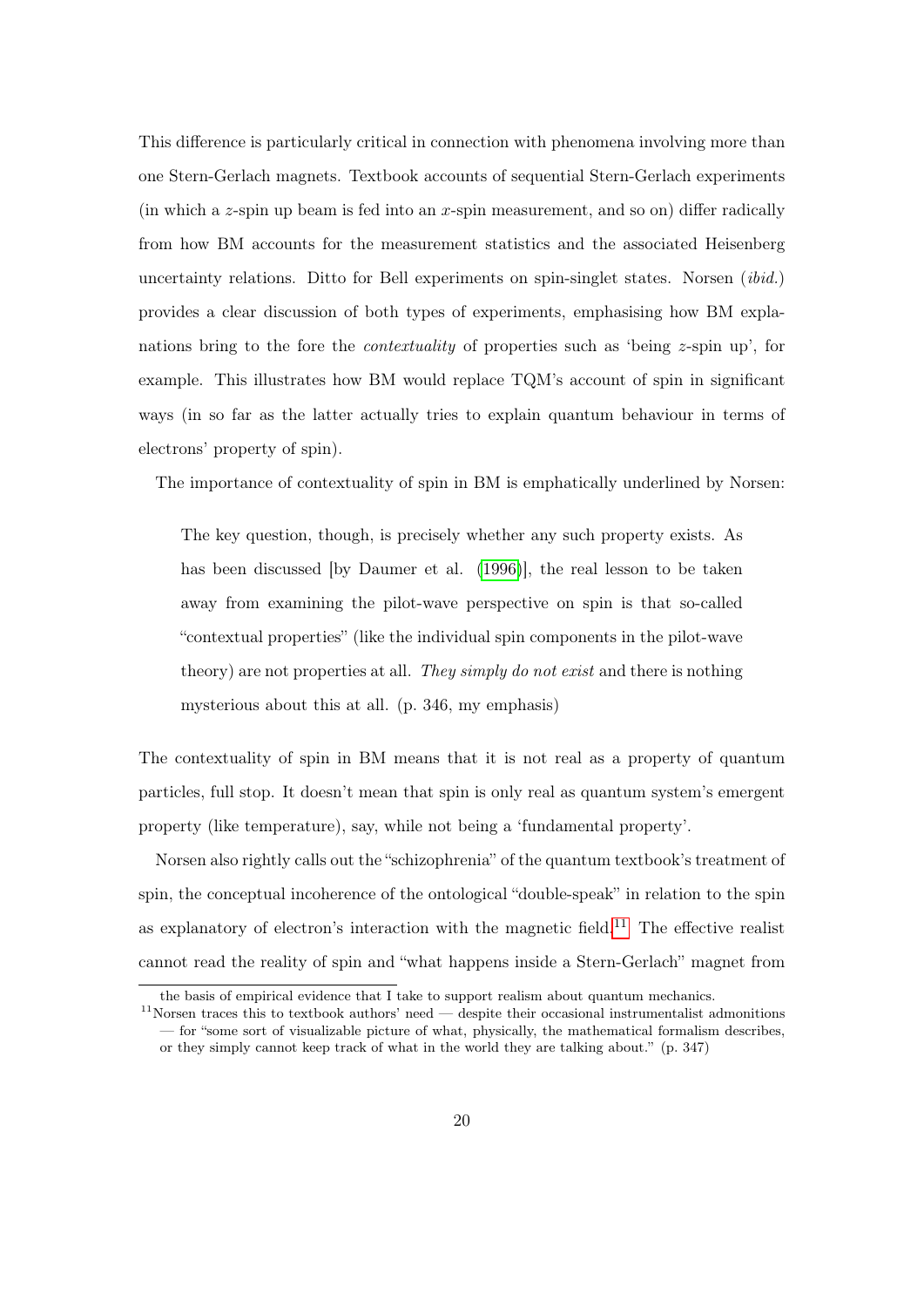the quantum textbooks without facing up to this lack of coherence, and she furthermore risks conceptual incoherence with more fundamental physics if BM is on the table. Of course, spin is still 'real' (in a sense) even in BM, but it is so in a way that is comparable to the 'fictitious' forces in classical mechanics. $^{12}$  $^{12}$  $^{12}$ 

### 6 Conclusion

I have problematised Egg's notion of "effective ontology" in general terms and I have illustrated the problem in relation to both quantum mechanics and Newtonian mechanics. I have argued that effective ontology is overly promiscuous and in tension with how physics deals with theoretical inconsistencies by adjudicating ontological commitments in a more fine-grained manner. I leave it to further work to explore the extent to which these issues may or may not apply to other effective realist arguments.[13](#page-0-0) A notable difference between Egg's effective ontology and the effective realism defended by [Williams](#page-24-1) [\(2019\)](#page-24-1) and [Fraser](#page-22-2) [\(2020,](#page-22-2) [2018\)](#page-22-1) in connection with quantum field theory is that the latter explicitly relies on the effective QFT models' dependence on energy and length scales. No comparable relationship holds between TQM and BM, GRW, or MW. While Williams' and Fraser's realist strategies in the context of QFT are underwritten by specific formal features of effective field theories, Egg's conception of effective ontology is couched in much broader functional terms that leads to ontological promiscuity.

If the ideology of effective realism does not serve to delineate defensible realist commitments with respect to quantum physics, what alternative options are there? One

<sup>&</sup>lt;sup>12</sup>I have focused here on BM for dialectical purposes only, not as an argument in favour of this research programme. More generally, it can be argued that the varied landscape of quantum foundations presents an underdetermination challenge that transcends the three currently dominating programmes [\(Saatsi, 2019\)](#page-24-4).

<sup>&</sup>lt;sup>13</sup>Egg draws inspiration from [Cordero](#page-21-6) [\(2001\)](#page-21-6), as well as Porter [Williams](#page-24-1) [\(2019\)](#page-24-1) and James [Fraser](#page-22-2) [\(2020,](#page-22-2) [2018\)](#page-22-1). Laura [Ruetsche](#page-23-10) [\(2018\)](#page-23-10) critically discusses the latters' effective ('renormalization group') realism, highlighting a challenge from Newtonian gravity. [Wallace](#page-24-0) [\(2012\)](#page-24-0) argues, in connection with Everettian quantum theory, for a meta-ontology of 'real patterns' as determining which macro-objects in science are real. Relatedly, [Ladyman and Ross](#page-23-0) [\(2007\)](#page-23-0) defend a 'real pattern' ontology (and an associated idea of scale-relativity of ontology) as a form of ontological structural realism.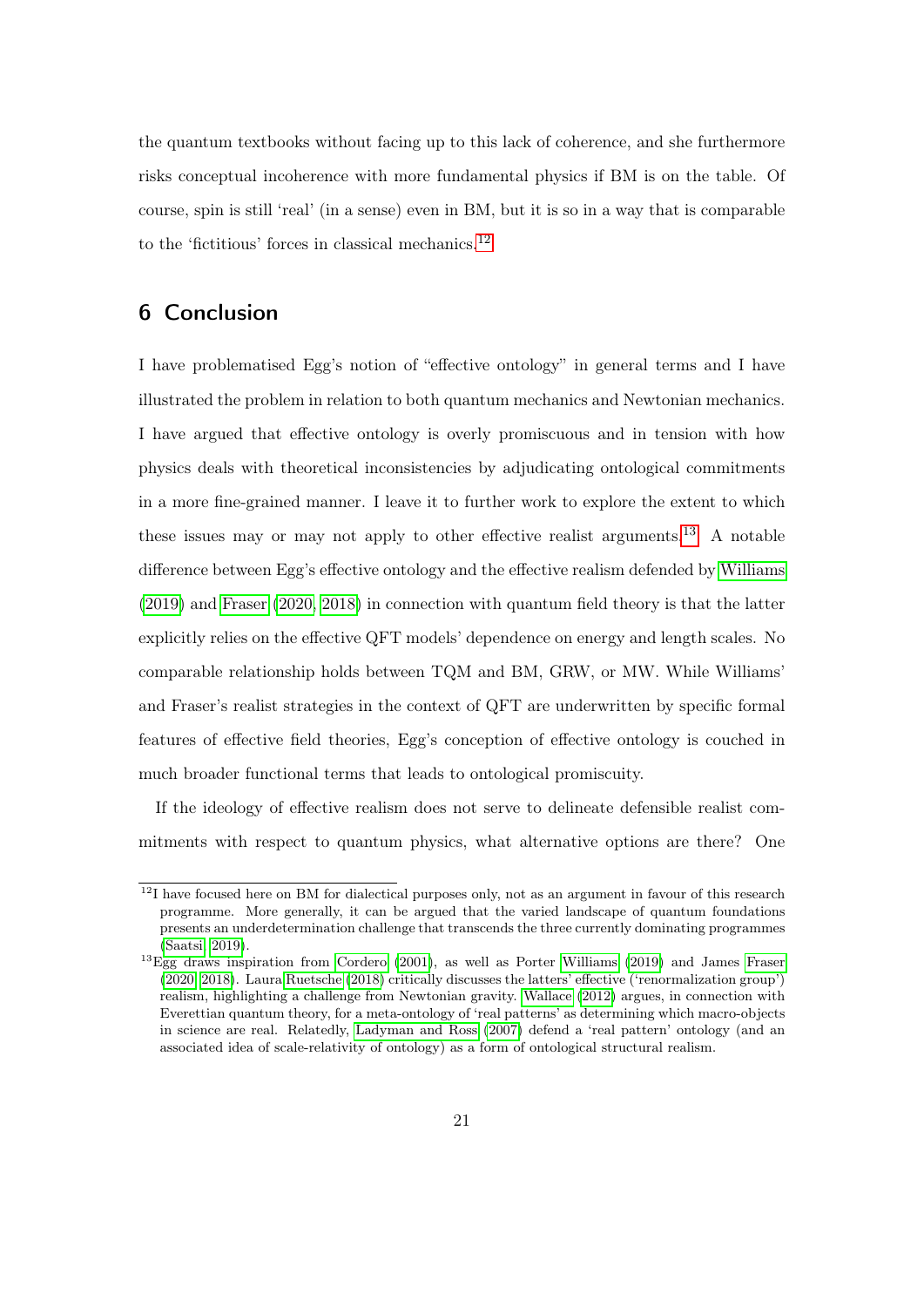possibility is to give up on traditional conception of realism as real-ism: the idea that realism is a matter of defending knowledge about 'what is real'. Instead, we can consider construing realism in alternative terms, as justified optimism about quantum theories as representationally successful in ways that we simply haven't been able to figure out yet [\(Saatsi, 2019,](#page-24-4) [2020\)](#page-24-5).

Acknowledgements This paper benefitted a lot from helpful feedback from Matthias Egg, James Fraser, Steven French, Peter Vickers, and two anomymous referees. Many thanks to all, and especially to Matthias Egg for inspiring discussions on realism and ontology.

## **References**

- <span id="page-21-0"></span>Acuña, P. (2021). Charting the landscape of interpretation, theory rivalry, and underdetermination in quantum mechanics. Synthese, 198:1711–1740.
- <span id="page-21-1"></span>Batterman, R. W. (2001). The devil in the details: Asymptotic reasoning in explanation, reduction, and emergence. Oxford University Press, New York.
- <span id="page-21-5"></span>Bell, J. S. (1987). Speakable and unspeakable in quantum mechanics. Cambridge university press, Cambridge.
- <span id="page-21-2"></span>Belot, G. (2005). Whose devil? which details. *Philosophy of Science*, 72(1):128?153.
- <span id="page-21-3"></span>Cartwright, N. (1999). The dappled world: A study of the boundaries of science. Cambridge University Press, Cambridge.
- <span id="page-21-4"></span>Chester, M. (1987). Primer of Quantum Mechanics. John Wiley, New York.
- <span id="page-21-6"></span>Cordero, A. (2001). Realism and underdetermination: some clues from the practices-up. Philosophy of Science, 68:S301–S312.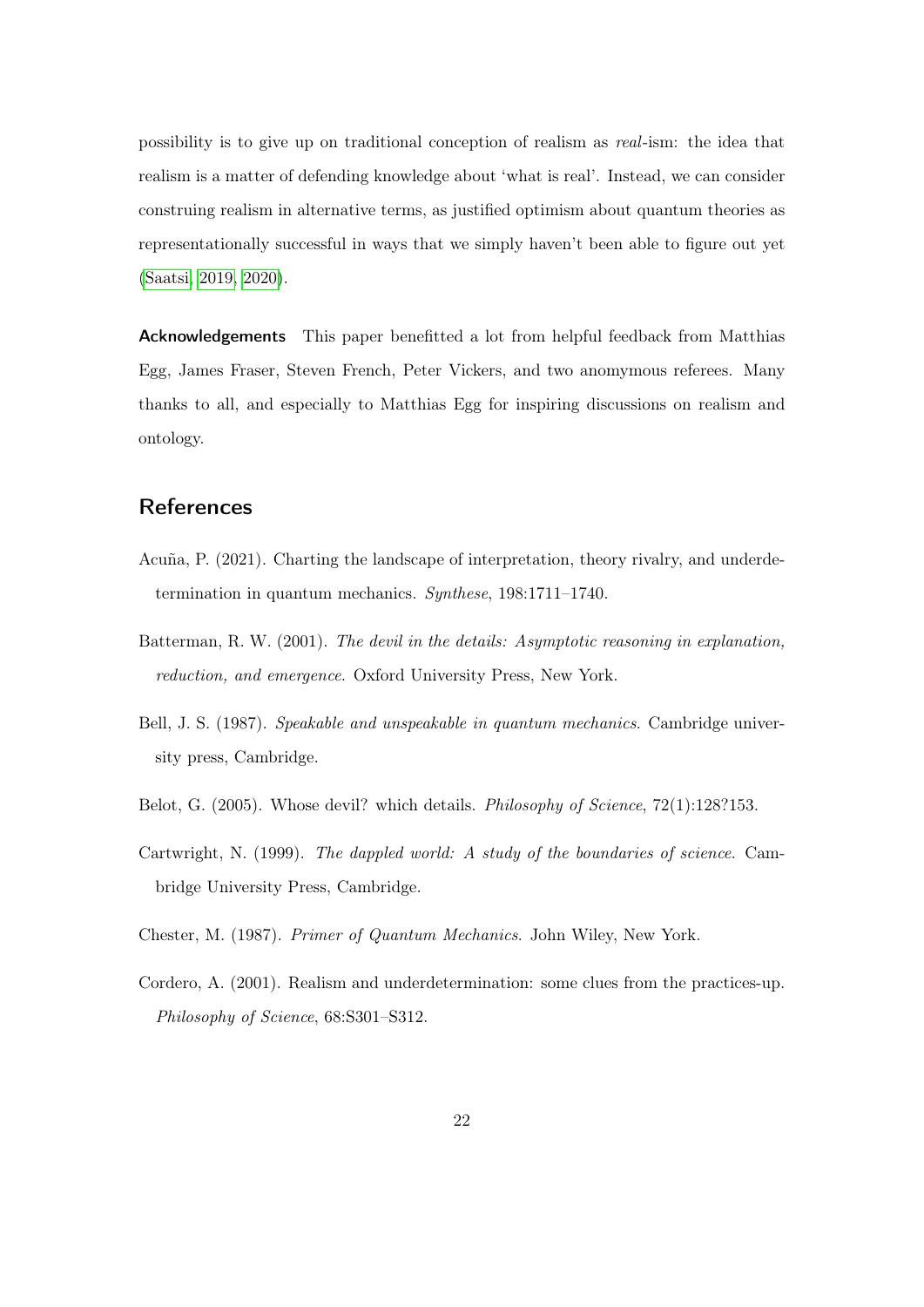- <span id="page-22-3"></span>Cordero, A. (2020). Scientific realism today: Do selectivists concede too much to nonrealists? Manuscript.
- <span id="page-22-10"></span>Daumer, M., Dürr, D., Goldstein, S., and Zanghì, N. (1996). Naive realism about operators. Erkenntnis, 45(2-3):379–397.
- <span id="page-22-6"></span>Duprè, J. (1995). The disorder of things: Metaphysical foundations of the disunity of science. Harvard University Press.
- <span id="page-22-0"></span>Egg, M. (2021). Quantum ontology without speculation. European Journal for Philosophy of Science, 13.
- <span id="page-22-2"></span>Fraser, J. (2020). Towards a realist view of quantum field theory. In French, S. and Saatsi, J., editors, Scientific Realism and the Quantum, page 276—292. Oxford University Press, Oxford.
- <span id="page-22-1"></span>Fraser, J. D. (2018). Renormalization and the formulation of scientific realism. Philosophy of Science, 85(5):1164–1175.
- <span id="page-22-7"></span>French, S. (2014). The structure of the world: Metaphysics and representation. Oxford University Press, Oxford.
- <span id="page-22-4"></span>French, S. and Saatsi, J., editors (2020). Scientific Realism and the Quantum. Oxford University Press, Oxford.
- <span id="page-22-8"></span>Healey, R. (2015). How quantum theory helps us explain. The British Journal for the Philosophy of Science, 66(1):1–43.
- <span id="page-22-9"></span>Jansson, L. (2020). Can pragmatism about quantum theory handle objectivity about explanations? In French, S. and Saatsi, J., editors, Scientific Realism and the Quantum, pages 147–168. Oxford University Press, Oxford.
- <span id="page-22-5"></span>Kline, M. and Ray, I. W. (1965). Electromagnetic Theory and Geometrical Optics. Wiley, New York.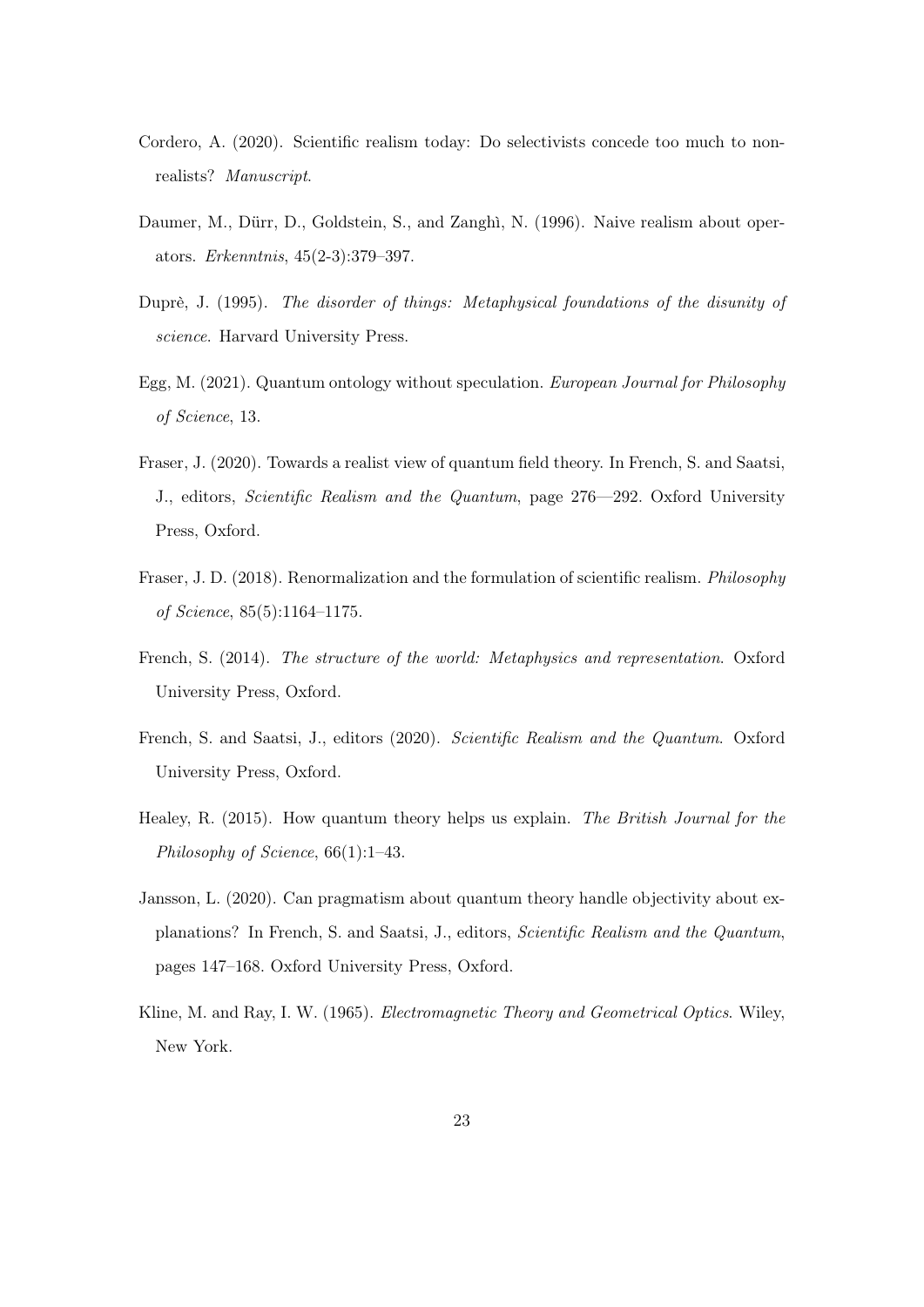- <span id="page-23-0"></span>Ladyman, J. and Ross, D. (2007). Everything Must Go: Metaphysics Naturalised. Oxford University Press, Oxford.
- <span id="page-23-5"></span>Malament, D. B. (2012). Topics in the foundations of general relativity and Newtonian gravitation theory. University of Chicago Press.
- <span id="page-23-9"></span>Norsen, T. (2014). The pilot-wave perspective on spin. American Journal of Physics, 82:337–348.
- <span id="page-23-8"></span>Pars, L., A. (1965). A treatise on analytical dynamics. Heinemann.
- <span id="page-23-6"></span>Pincock, C. (2011). Mathematical explanations of the rainbow. Studies in History and Philosophy of Science Part B: Studies in History and Philosophy of Modern Physics, 42(1):13–22.
- <span id="page-23-2"></span>Psillos, S. (2010). Scientific realism: Between platonism and nominalism. Philosophy of Science, 77(5):947–958.
- <span id="page-23-7"></span>Ridgely, C. T. (2010). Forces in general relativity. European Journal of Physics, 31(4):949–960.
- <span id="page-23-10"></span>Ruetsche, L. (2018). Renormalization group realism: The ascent of pessimism. Philosophy of Science, 85:1176–1189.
- <span id="page-23-3"></span>Saatsi, J. (2016a). Explanation and explanationism in science and metaphysics. In Yudell, Z. and Slater, M., editors, Metaphysics and the Philosophy of Science: New Essays, pages 163–191. Oxford University Press, New York.
- <span id="page-23-4"></span>Saatsi, J. (2016b). On the 'indispensable explanatory role' of mathematics. Mind, 125:1045–1070.
- <span id="page-23-1"></span>Saatsi, J. (2018). Realism and the limits of explanatory reasoning. In Saatsi, J., editor, The Routledge Handbook of Scientific Realism, pages 200–211. Routledge, London.